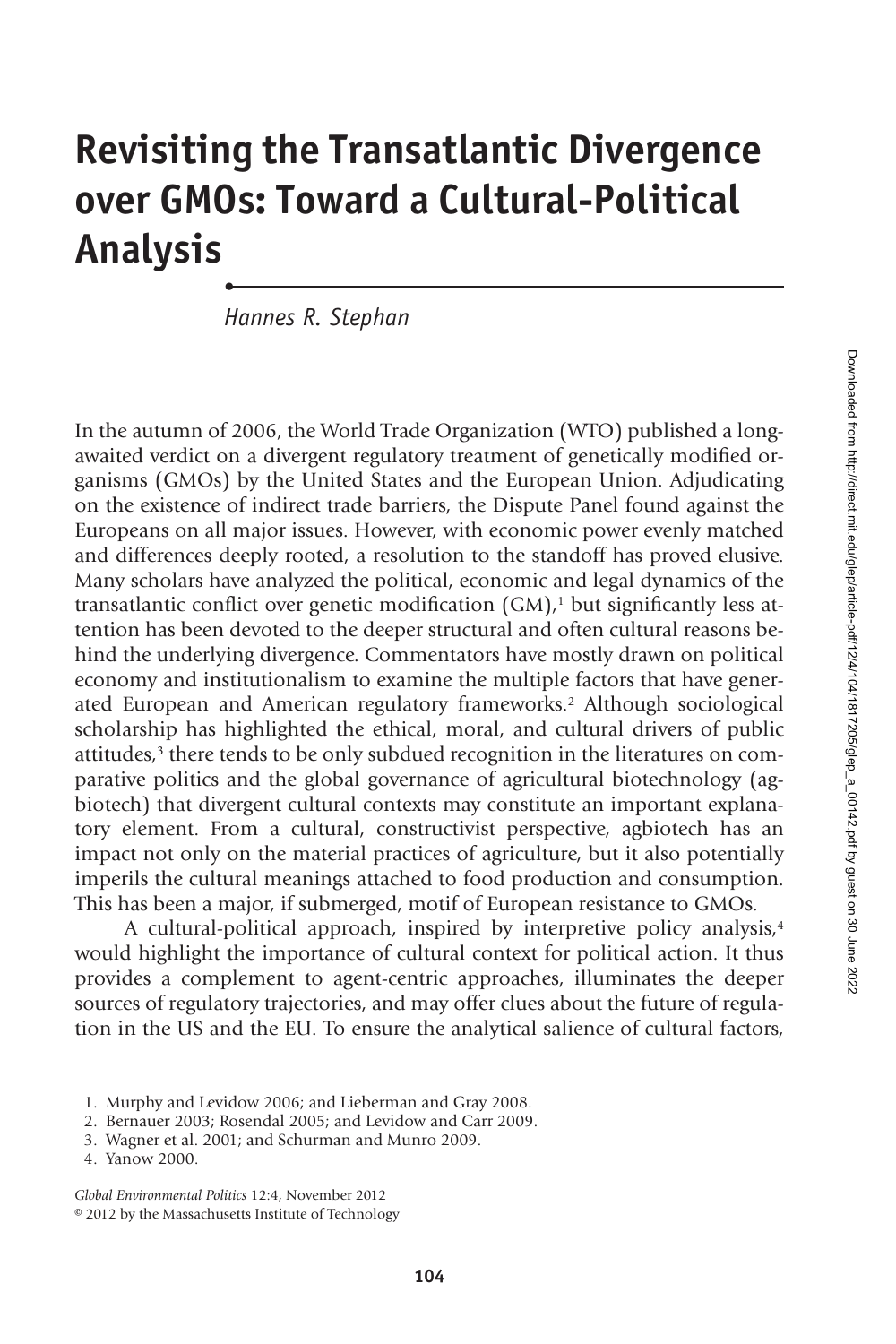this article goes beyond the notion of culture as "webs of significance"<sup>5</sup> and emphasizes widely held moral values and cultural identities.

Before outlining the cultural-political approach, however, the first two sections briefly summarize the transatlantic regulatory divergence over GMOs and review political-economic and institutionalist explanations. The third section inquires into the origins of public attitudes and contends that moral values and cultural identities create the essential, enabling conditions for political mobilization. Fourth, these insights are used to theorize the *cultural politics* of agbiotech and to show how values and identity-based perceptions shape the opportunity structures for goal-oriented agents. Overall, European cultural contexts structurally enable anti-genetic modification (GM) discourses based on moral claims to flourish, while American anti-GM mobilization has mostly had to rely on less effective utilitarian narratives.

# **A Brief Overview of Agbiotech Policies**

Although farmers have selected agricultural crops for higher yields or environmental robustness for thousands of years, modern biotechnology clearly represents a step-change. It allows scientists to directly manipulate DNA of individual cells in order to change their genetic make-up and endow plants with desirable traits, such as greater tolerance to particular herbicides or drought conditions. Since the commercialization of GM crops in 1996, global acreage has continuously grown at single or double-digit rates. By the year 2010, it amounted to 148 million hectares in 29 different countries, although the great majority of crops (95 percent) were grown in only six countries (USA, Brazil, Argentina, India, Canada, China).<sup>6</sup> In Europe, GM crops were planted on only 0.119 percent of agricultural land.7

The debate over agbiotech has often witnessed contradictory claims about benefits and costs/risks. For example, a beneficial reduction in pesticide use could be negated by target species developing resistance. But such utilitarian rationales have frequently been joined by more specific preoccupations. Although contestation around the world has relied on multiple interests and discourses, anti-GM movements in least developed nations, particularly in Africa, have often expressed their worries about the socio-economic consequences of largescale, "industrial" GM agriculture. Major emerging economies such as China, India, Brazil, South Africa, and Mexico have also recognized the export value of certified non-GM crops. But they have simultaneously developed domestic R&D capacity and are devoting an increasing acreage to (mainly non-food) GM crops.8 American NGOs and consumers have been most interested in the poten-

8. Herring 2008; and Graff et al. 2009.

<sup>5.</sup> Geertz 1993 [1973], 5.

<sup>6.</sup> ISAAA 2010.

<sup>7.</sup> This figure was reported by Howard Davies (Scottish Crop Research Institute) at the Agri-Genomics World Congress, London, July 2009.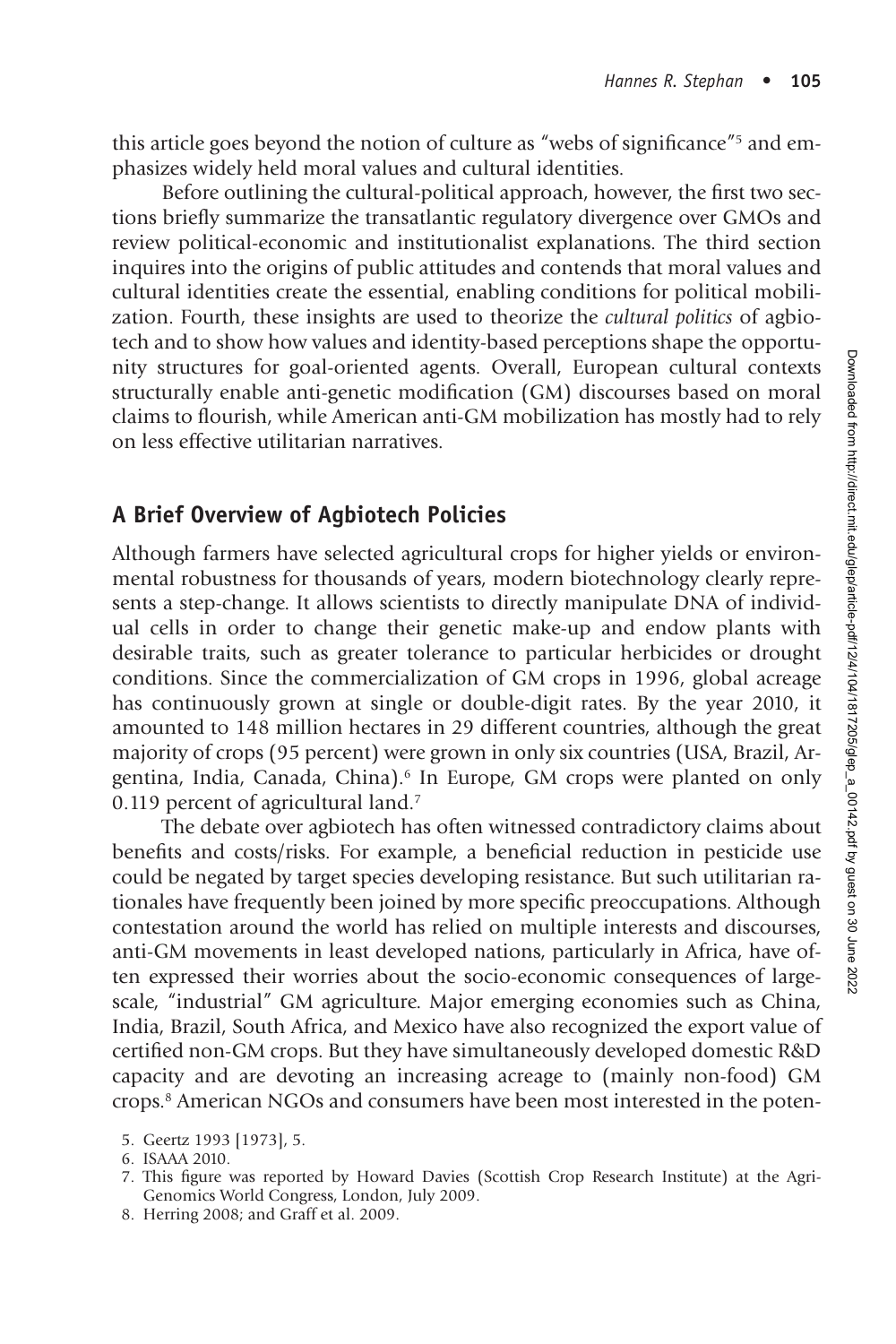tial economic, health and environmental benefits—as well as potential adverse impacts. And European movements have frequently highlighted the ethical and cultural implications of GMOs.9

In regulatory terms, there has been remarkable stability in the US since the 1980s and rapid change in the EU between 1997 and 2003, followed by a period of consolidation. In the US, authorizations of agbiotech products are channeled through a long-established regulatory landscape, drawing on the expertise of the US Department for Agriculture (USDA), the Food and Drug Administration (FDA), and the Environmental Protection Agency (EPA). A simple notification procedure is often sufficient and a lengthier authorization process, which includes a full environmental assessment, can be avoided. Once approved, there are no provisions for systematic post-release oversight, as the crops are regarded as "substantially equivalent" to their non-GM relatives.

In contrast, the EU's 1997 Novel Foods Directive, which included relatively moderate provisions on GMOs, quickly became meaningless as a wave of public opposition swept through Europe and led several member state governments to resort to national bans on new GM crops. A raft of new regulations emerged in the early 2000s, containing precautionary clauses on traceability and mandatory labeling, post-release monitoring, and tough thresholds for tolerable "contamination" of non-GM products. A new central scientific body, the European Food Safety Authority (EFSA), was created in 2002 to re-establish scientific credibility and produce authoritative risk assessments of new GM products.<sup>10</sup> But despite the elaborate regulatory framework, only two GM varieties (*MON810* maize and *Amflora* potatoes) have so far been approved for cultivation, and the Commission's attempts to force countries to repeal their "safeguard" bans have failed.

#### **Principal Explanations of Transatlantic Divergence**

The existing literature on transatlantic regulatory differences has generated important insights. Perspectives drawing on international trade theory and political economy, for instance, sometimes diagnose an instance of European protectionism.11 Graff et al. thus argue that rational—and converging—interests of several actor coalitions ultimately explain permissive US regulations and stringent EU laws. European industry could continue to rely on its comparative advantage in chemistry (and conventional pest control products), while farmers would, to some extent, be protected from cheaper imports of GM crops, and ac-

11. Miller and Conko 2004.

<sup>9.</sup> Schurman and Munro 2009.

<sup>10.</sup> Additionally, a recent review by the Directorate-General for Research and Innovation concluded that GMOs "are not *per se* more risky than e.g. conventional plant breeding technologies" (European Commission 2010).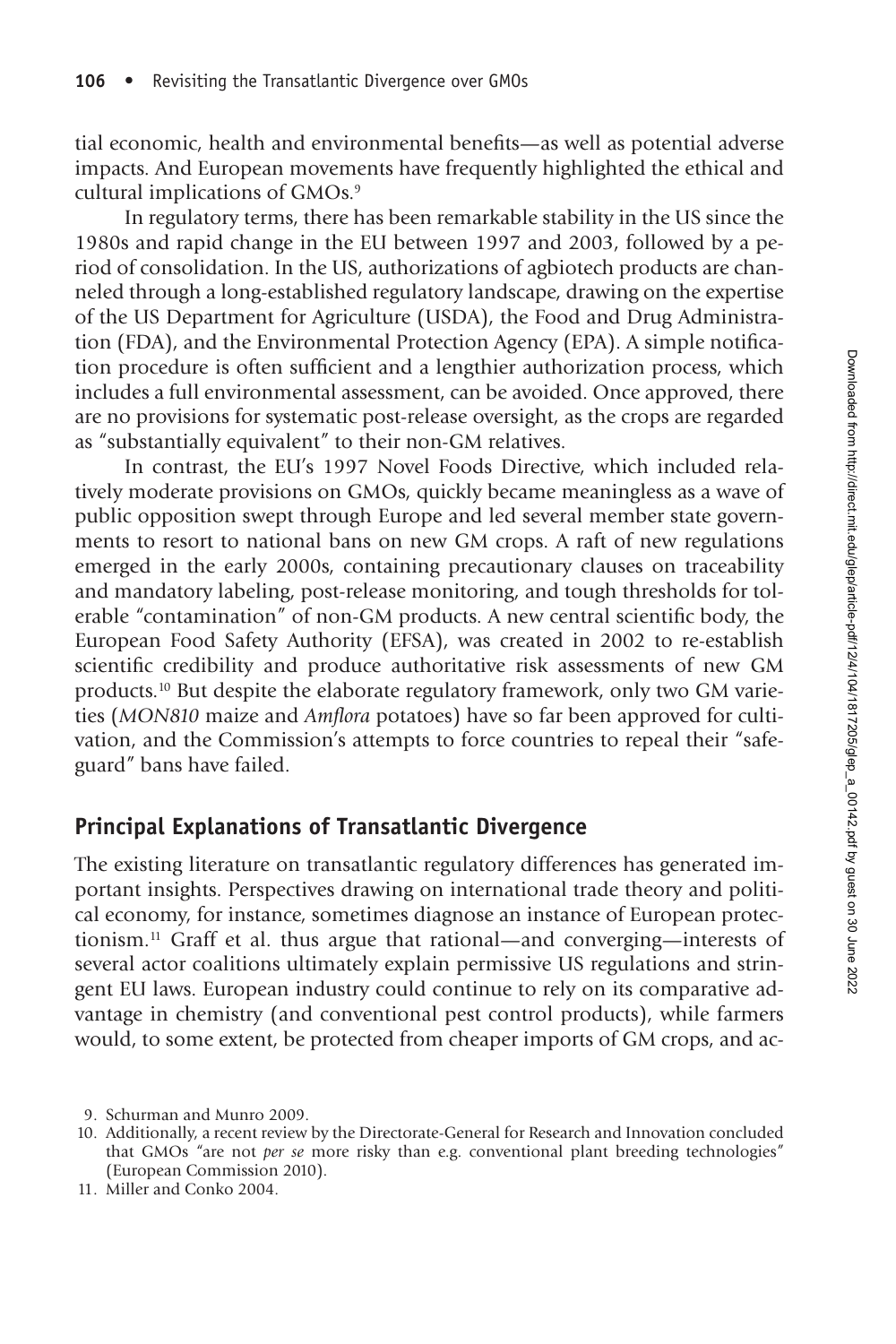tivist NGOs could increase their funding base by spearheading the anti-GM movement.<sup>12</sup>

However, while the American regulatory context is dominated by a strong pro-biotech coalition,<sup>13</sup> there is little evidence that industry and mainstream farming organizations in Europe played a major role in encouraging a stringent regulatory framework. First, large European biotech companies, such as Syngenta or Bayer, compete with American counterparts in international markets and pursue comparable commercial strategies. The interests of European agbiotech companies, irrespective of their size, were not served by the withering of the European market for agbiotech products and the closure or relocation of some of their R&D facilities.14

Second, only a few mainstream farming organizations were originally critical of agbiotech innovations, but emerging consumer hostility turned most farmers away from GMOs.<sup>15</sup> For example, in the now GM-skeptical France, both government and mainstream farmers initially saw agbiotech as a strategic advantage for economic competitiveness.16 The intuition of political-economic analysis remains partially correct, insofar as large biotech companies and the European farming sector did not regard agbiotech innovations as necessary for their economic survival in the short term. The European agricultural system, in particular, has for some time been moving towards less intensive, multifunctional practices which include associated environmental, social, and cultural services.<sup>17</sup> However, neither the globalized perspective of corporations nor the wider agricultural policy agenda translated into acquiescence or even covert support for stringent regulations.

The most persuasive approaches are concerned with the politicaleconomic mechanisms through which "countervailing forces"18—NGOs and public mobilization—have overcome the influence of agbiotech-friendly actors. Several scholars have demonstrated how public concerns about agbiotech cascaded through economic commodity chains and political systems.19 In the EU, concerted NGO campaigns and rising public outrage managed to drive a wedge between the biotech firms, which focus on research and marketing, and the downstream architecture of the chain. Here, a highly concentrated sector of food retailers is vulnerable to concerted consumer boycotts, while a low concentration in European farm, seed, and grain-handling sectors makes it easy to differentiate between GM and non-GM supply chains.20 By contrast, in the US,

- 16. Herring 2008, 461.
- 17. Morgan et al. 2006, 27.
- 18. Rosendal 2005.
- 19. Bernauer 2003; Falkner 2009; and Schurman and Munro 2009.
- 20. Bernauer 2003, 87f.; and Kurzer and Cooper 2007a.

<sup>12.</sup> Graff et al. 2009.

<sup>13.</sup> Toke 2004, 133.

<sup>14.</sup> Rosendal 2005, 90; and Falkner 2009, 245.

<sup>15.</sup> Bernauer 2003, 84.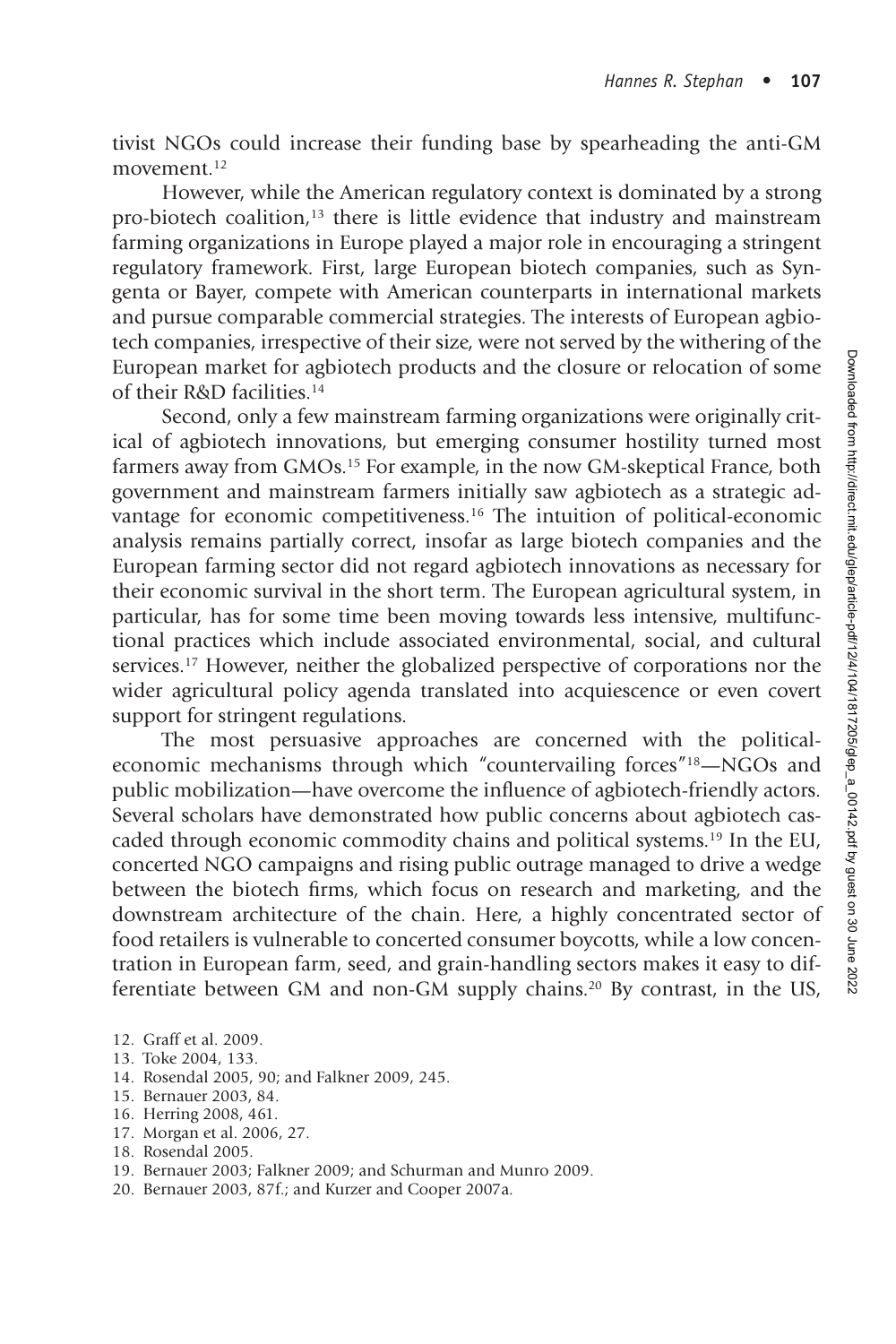downstream actors in the commodity chain are relatively dispersed and not overly vulnerable to competitive pressures from consumers. Most of the major economic players in the US have also steadfastly opposed comprehensive labeling legislation, which may threaten to unravel a largely pro-GM economic architecture<sup>21</sup>

Another important area of research looks directly at the policy-making process and explores how different institutions and interests groups have influenced political decision-making. The core institutionalist argument is that the combined structural leverage of political systems and regulatory institutions circumscribes the ways in which interest groups and the public can influence political decisions. While US states have little say in the decision-making processes of federal regulatory agencies, EU member states are both the principal agents of enforcement and assume formal political roles in European regulatory committees and, ultimately, the Council of Ministers. A critical mass of skeptical member states was instrumental in supporting a precautionary regulatory attitude. Moreover, European citizens are represented by the European Parliament which treasures its long-standing image of being the advocate of their concerns.<sup>22</sup>

A second strand of institutionalist scholarship analyses the path dependence of regulatory trajectories and argues that "institutional choices taken at critical junctures can persist or become 'locked in,' thereby shaping actors strategies later in time."23 Some of these historical institutionalists have theorized the ideational components of institutions as regulatory "styles" in order to highlight their built-in biases against socio-economic, cultural or ethical criteria.<sup>24</sup> Thus, filtered by a strongly science-centric US regulatory framework, these latter concerns have seldom found their way into policy-making debates, except when framed as special interests or personal ethical and religious preferences. In the EU, as I argue below, these other issues have a considerable impact on both public attitudes and policy-making.

While institutionalist approaches add important components to our understanding of the policy-making process, they are less successful in accounting for the relatively swift regulatory changes in Europe witnessed at national and supranational levels. Institutionalists often neglect the fact that the indispensable driver of regulatory reform has been the pressure emanating from public opinion and political mobilization. It was growing public unease that legitimated precautionary leadership by the EU's Environment Directorate-General in the mid-1990s when the advocates of biotechnology were increasingly making the case for laxer regulation.

Political economy perspectives often recognize that it was consumer power which motivated the elimination of GM products from European commodity chains and pushed the European Parliament and some national govern-

- 23. Pollack and Shaffer 2009, 12.
- 24. Jasanoff 2005.

<sup>21.</sup> Smythe 2009.

<sup>22.</sup> Toke 2004, 180.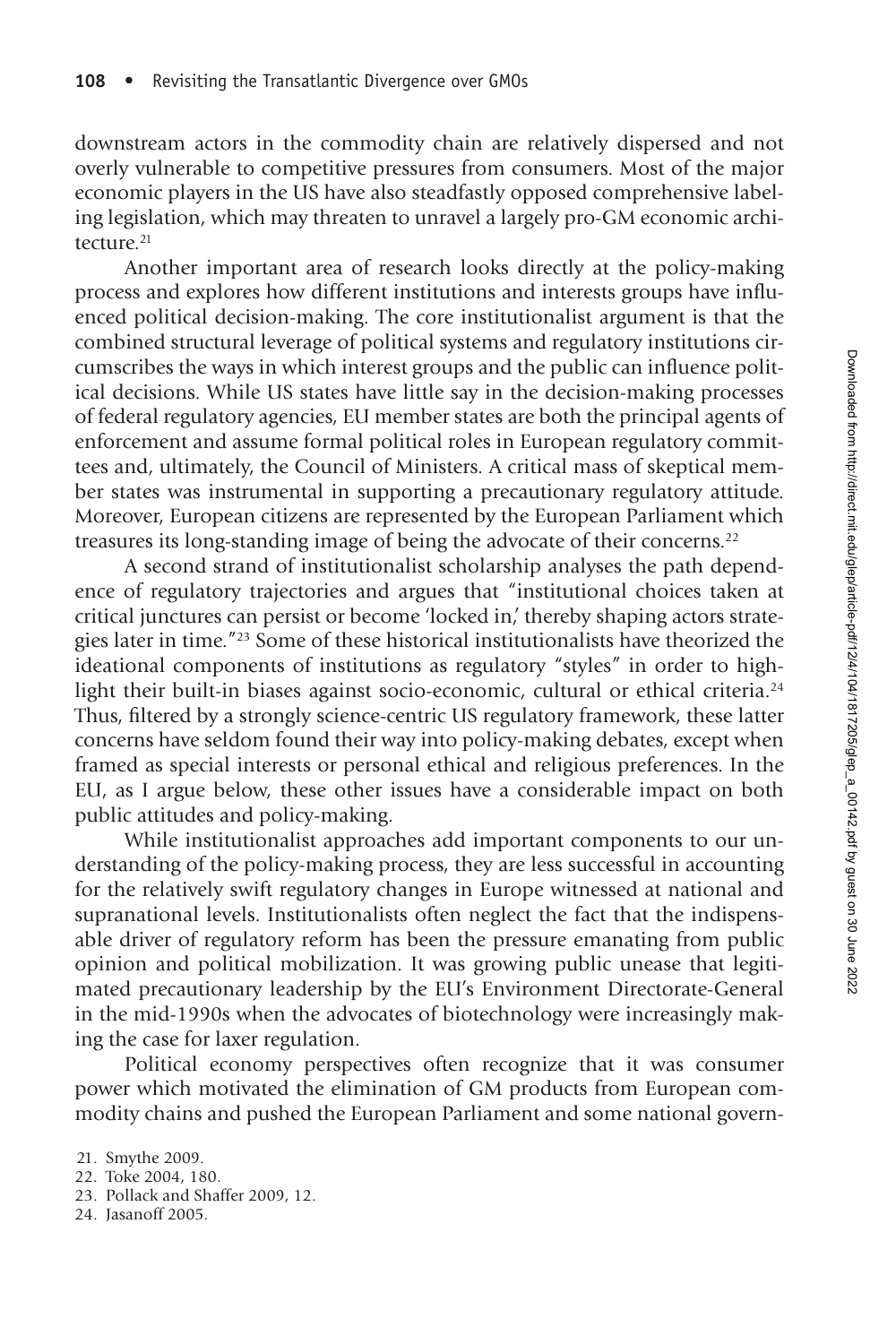ments to initiate a legislative transformation. In the US, the relative weakness of agbiotech challengers and a lack of sustained public outrage allowed commodity chains and institutional structures to maintain their established routines. In sum, a combination of political economy and institutionalism yields a much richer picture of regulatory dynamics. Yet it may still not inquire into the deeper roots of transatlantic regulatory divergence—that is, the nature of public opinion itself. Such an inquiry, which forms part of a broader cultural-political analysis, indicates that public opinion represents a conduit for deep-seated, historically constituted sentiments that can be linked to moral judgments on agbiotech.

# **Exploring the Roots of Public Opinion**

Long-term public opinion trends confirm that the scale and intensity of public concerns have broadly corresponded to regulatory change or stability. In the US, public attitudes reached a peak of concern around 2001–2002 when a coalition of NGOs organized a concerted campaign.25 Yet, overall public attention proved to be transitory. Over the years, in open questions about food labeling, the issue of unlabelled GM products was a top concern for only 1–2 percent of respondents.26 Agbiotech's potential for producing healthier crops or reducing the application of pesticides received the highest support, followed by possible environmental/sustainability advantages. Overall, US public opinion has largely been permissive and informed by utilitarian values.

In the EU, well before the food crises and alleged trigger events of the late 1990s, a groundswell of opposition could be detected, with a sizeable majority of Europeans considering agbiotech applications as harmful and 85 percent of them calling for stricter regulations.<sup>27</sup> After the peak of public opposition during 1996–2000, attitudes towards agbiotech improved slightly. The *Eurobarometer 2005* survey, however, showed that still only 27 percent of respondents regarded GM food positively, and this figure dropped to 23 percent by  $2010<sup>28</sup>$  Ultimately, more revealing than numbers as crude indicators are the reasons behind the public's disquiet. These underlying reasons can only be identified by combining survey data with qualitative methods and interpretive approaches. In this vein, several hypotheses have been proposed to explain transatlantic divergence regarding public opinion.

#### *Knowledge and Rational Risk Assessment*

The "deficit model" of the public highlights the lack of scientific knowledge among Europeans. It is used to explain why the conventional diffusion model

25. Reisner 2001; and Schurman and Munro 2009.

- 27. Zechendorf 1994.
- 28. See Gaskell et al. 2006; and Gaskell et al. 2010.

<sup>26.</sup> IFIC 2010.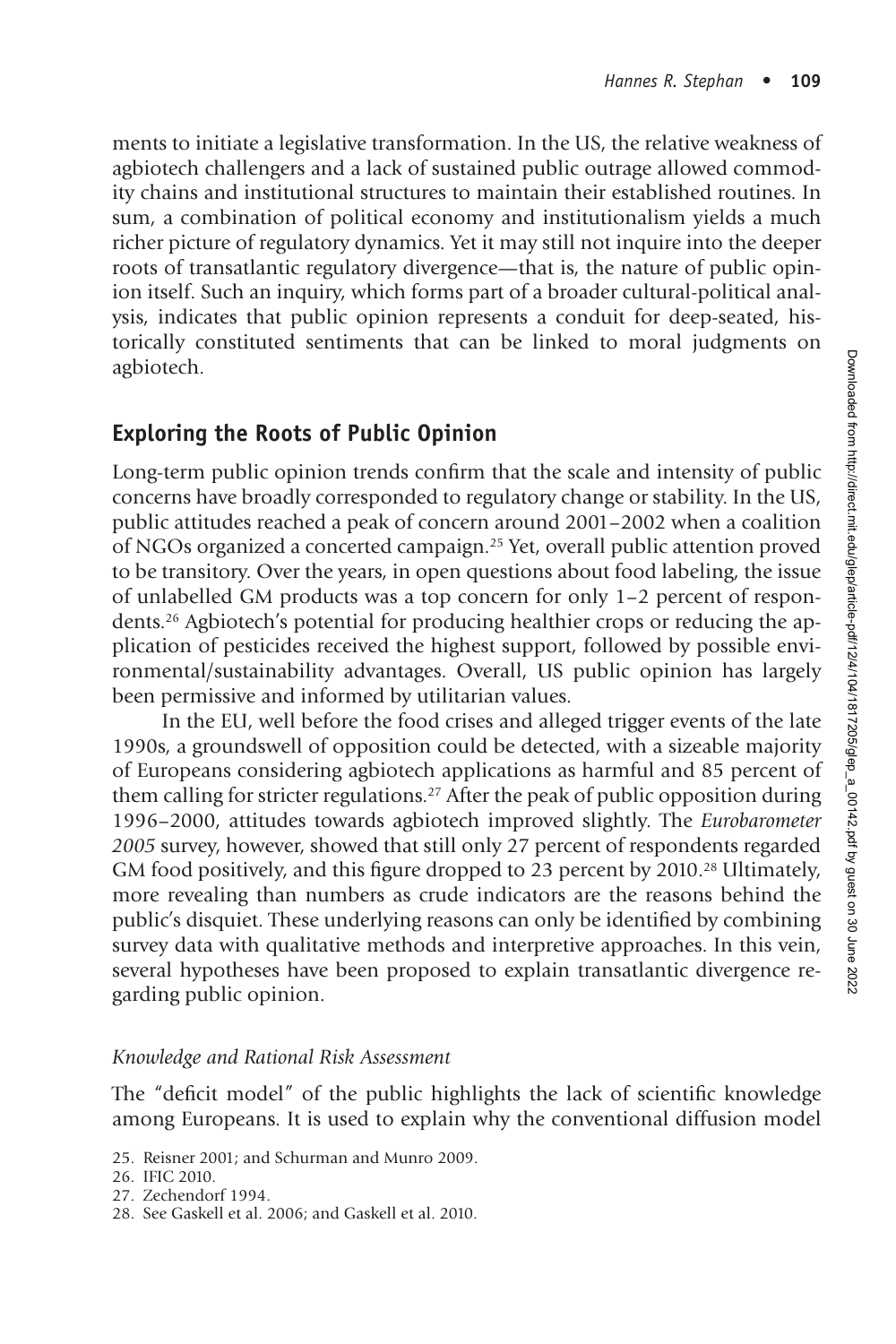of technological progress, which predicts the steady societal uptake of beneficial new technologies, does not always correspond to agbiotech's trajectory. However, survey research has partly falsified this assumption by establishing that—even in the US—textbook knowledge of genetics and GM food only modestly explains more positive opinions.<sup>29</sup> This strand of explanation is therefore often complemented by conventional risk analysis. Because the media, NGO coalitions and some scientists have emphasized the possibility of (potentially unknown) risks from GMOs to human health and the environment, a rational consumer may conclude that the risks simply outweigh the benefits—in particular because the biotech industry has so far designed its products primarily for its own profit margin and for farmers' yields.<sup>30</sup>

Although conventional risk analysis applies to some extent, it is not clear that risks—even *perceived* risks—are the principal source of public disquiet in the EU. The term "risk" is missing from many European focus group discussions, while notions of danger figure more often and moral concerns appear to predominate.31 Risk has nevertheless become a focal point in the political controversy because regulators are drawn to its technical framing. Moreover, for GM-skeptics the dominance of scientific discourse makes "invoking an uncertain future . . . a comfortable way to voice non-specific concerns." $32$ 

#### *Institutional Trust*

A second strand of analysis emphasizes the variable of institutional trust by linking the European public's anxiety about GMOs with a string of food safety and medical scandals in the 1990s. The trustworthiness of government regulators clearly suffered because they failed to predict the dangers posed by the outbreak of mad cow disease (BSE). The event-based argument about trust maintains that these regulatory crises shaped the public's mood, delegitimized official expertise, provided political opportunities for NGOs, and nourished a sensationalist media.<sup>33</sup> On the other hand, such regulatory crises can equally be understood as non-deterministic through an interpretive lens because Europeans' loss of trust in regulators did not represent a sudden rupture. The sense of a general food and agricultural crisis had pervaded European societies since the 1980s and the introduction of GMOs was interpreted as a radicalization of this trend.34

None of the regulatory failures in the US caused a comparable amount of public disquiet. The 2000 StarLink contamination scandal, in which a GM corn variety solely approved for animal feed was detected in taco shells, opened up a policy window for regulatory reform and started a debate over biosafety, crop

- 31. Bauer et al. 1997, 845.
- 32. Wagner et al. 2001, 85.
- 33. Ansell and Vogel 2006.
- 34. Toke 2004, 99.

<sup>29.</sup> Priest 2000 found no significant correlation, but see Ganière et al. 2006.

<sup>30.</sup> Victor 2001.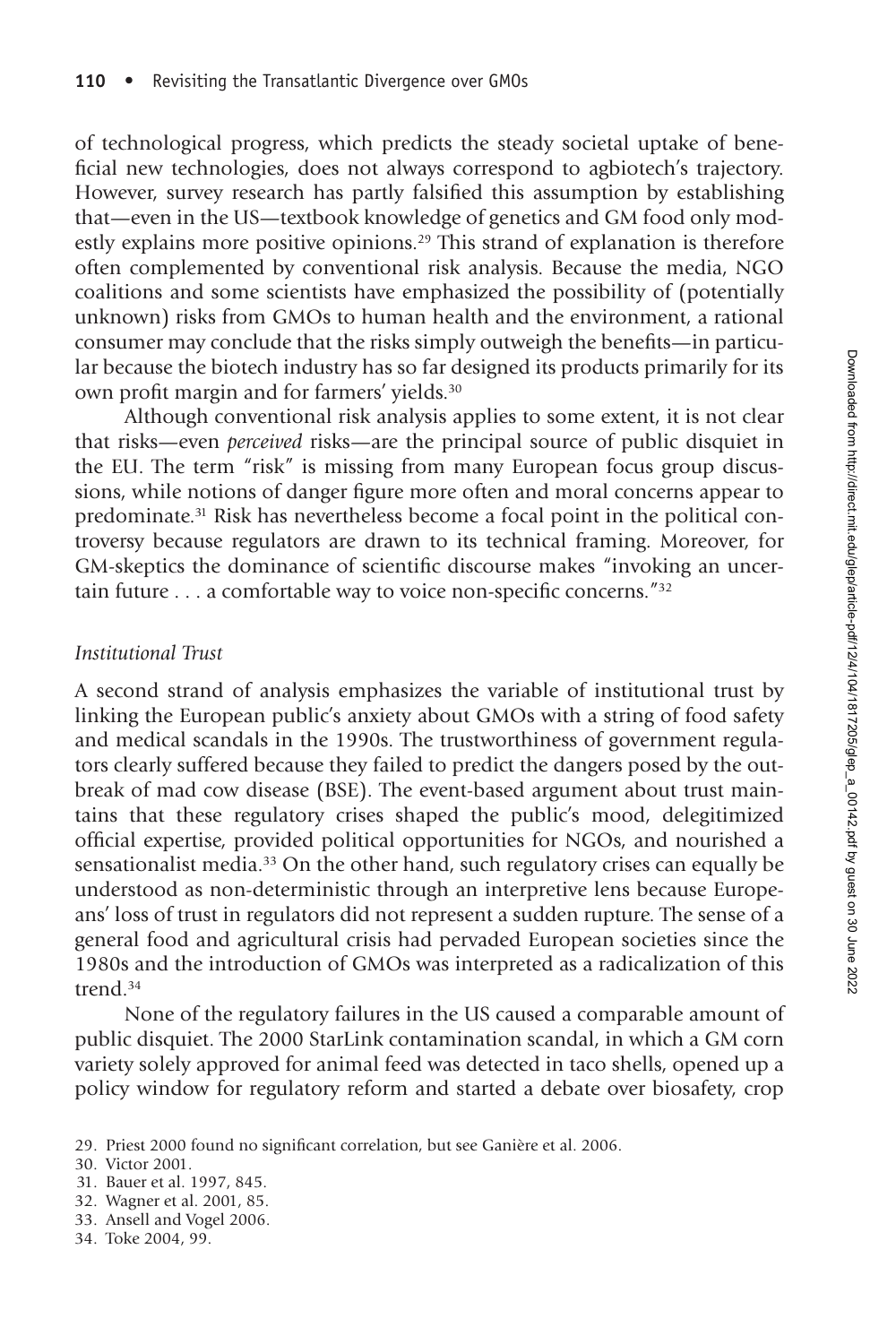segregation and coexistence.35 But neither this event nor studies in 1999 and 2001 appearing to show the toxicity of Bt corn (GM) to caterpillars of Monarch butterflies captured the public imagination for long. Americans' confidence in the safety of their food supply and work of regulatory agencies remains at relatively high and stable levels.36

From a longer-term perspective, however, once trigger events are reconceptualized as "catalysts,"37 the degree of trust in particular political actors becomes part of the broader cultural context. For instance, Vogel has used polling data to argue that Americans' faith in private corporations rose during the 1980s and 1990s at the expense of public sector institutions and activist NGOs. He claims that, if GMOs had been introduced in the 1970s, the public's reaction would have been less permissive.38 This argument implies that there are important contextual factors that are often neglected when focusing on particular events and interest groups.

#### *The Catalytic, Cultural Context*

If, catalysts (rather than triggers) offer a useful description, then the culturalstructural argument should be elaborated. The trust hypothesis highlights that an exact understanding of the mechanics of biotechnology is less important than the perceived legitimacy of the creators and regulators of biotechnological applications. However, as Peters et al. maintain, the more an issue is politicized, the less statistically significant the variable of institutional trust becomes.<sup>39</sup> Therefore, rather than beginning with a high degree of trust in regulators or corporations and inferring positive public attitudes towards GMOs, it is likely that reverse causality applies and that the affective acceptability of a risk (or technology) shapes the public's trust in the regulator's handling of agbiotech.<sup>40</sup>

Cultural factors are likely to have a significant influence on public opinion because judgments on acceptability are strongly affected by the broader sociocultural context—including dominant worldviews, morality, and cultural identities.41 Pardo and Calvo's analysis of the 2002 *Eurobarometer* survey provides support for this interpretation. The notion of risk did not significantly affect perceptions of usefulness or the moral acceptability of agbiotech, nor did it correlate with the variables emphasized by the deficit model. The authors conclude that the public's judgments were influenced not only by potential practical benefits, but also significantly shaped by worldviews or "orienting dispositions."<sup>42</sup>

Some of the public's objections in both the EU and the US were not the

35. Kollman and Prakash 2007, 115.

- 37. Ansell and Vogel 2006, 15.
- 38. Vogel 2003, 578.
- 39. Peters et al. 2007, 213.
- 40. Poortinga and Pidgeon 2005.
- 41. Earle and Cvetkovich 1995.
- 42. Pardo and Calvo 2006.

<sup>36.</sup> IFIC 2010.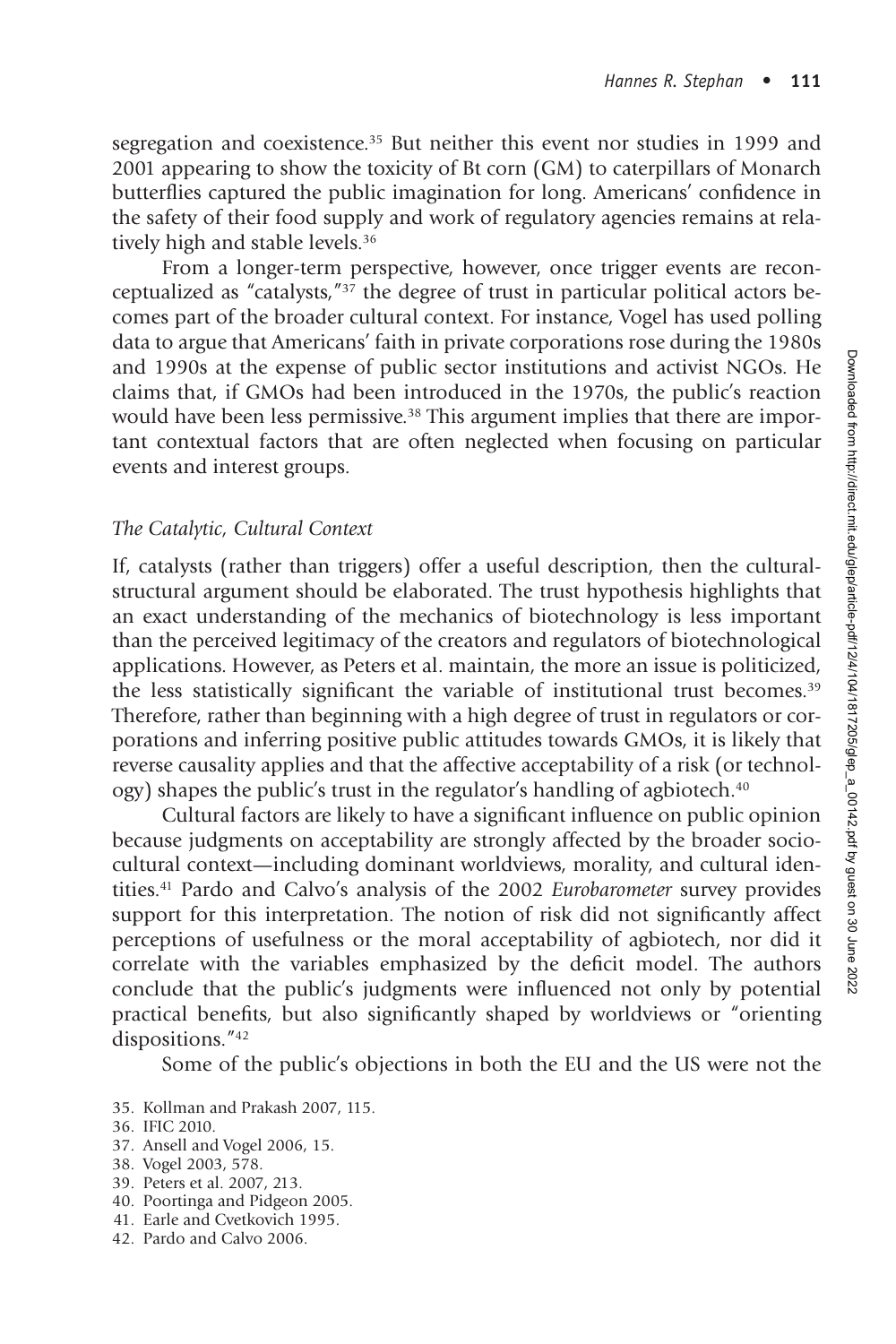expression of largely unconscious cultural attitudes, but drew on ethical principles related to the socio-economic impacts of GMOs or to democratic accountability.43 At least in Europe, however, positing a sharp demarcation between different groups of opponents would misrepresent the amount of common moral and political ground occupied by the anti-GM movement, especially its critique of narrow conceptions of risk assessment. The success of public mobilization did not principally reflect the convictions of a hard core of activists, but hinged on the cultural values harbored by a majority of European citizens.

In sum, the standard tools of risk analysis offer an incomplete explanation of public outrage which is less based on potential physical risks than on moral vetoes originating in affective dispositions and cultural values.

# **Towards a Cultural-Political Analysis**

Although some of the above perspectives acknowledge cultural values as one of several important factors<sup>44</sup>, the literature on the transatlantic cultural divide over agbiotech is mainly rooted in socio-legal studies, geography and anthropology. Krenzler and MacGregor, for instance, posit that laws and regulations generally evolve in response to changing conceptions of public policy, which can be traced back to different cultural attitudes.<sup>45</sup> Echols draws attention to European culinary traditions originating in the Middle Ages and maintains that "[c]ulture and tradition play a silent role in the regulatory process and the resulting rules.<sup>"46</sup>

What makes these contributions distinctive is their level of societal (or even continental) generalization and their emphasis on two central policy areas—food and agriculture—which are perceived differently on each side of the Atlantic. Admittedly, generalizations on this scale are inherently problematic, particularly in the light of internal American and European differences. But they remain important heuristic tools to identify the potential driving forces, or cultural foundations, of divergent transatlantic patterns. While acknowledging the importance of national subcultures and local specificities, Wagner et al. interpreted conversations from country-level focus groups to signify that "[w]hen it comes to the basic questions pertaining to nature and life, or fear of global technology and economic developments, the European public implicitly demonstrate shared cultural roots [. . . which] transcend national boundaries, language barriers and north-south contrasts.<sup>"47</sup> Similarly, although the US contains myriad subcultural formations and regulatory jurisdictions, it is still possible to detect dominant cultural trends and associated processes of attitude formation.

- 44. Kurzer and Cooper 2007b; and Schurman and Munro 2009.
- 45. Krenzler and MacGregor 2000.
- 46. Echols 1998, 543.
- 47. Wagner et al. 2001, 91.

<sup>43.</sup> Torgersen et al. 2002, 88.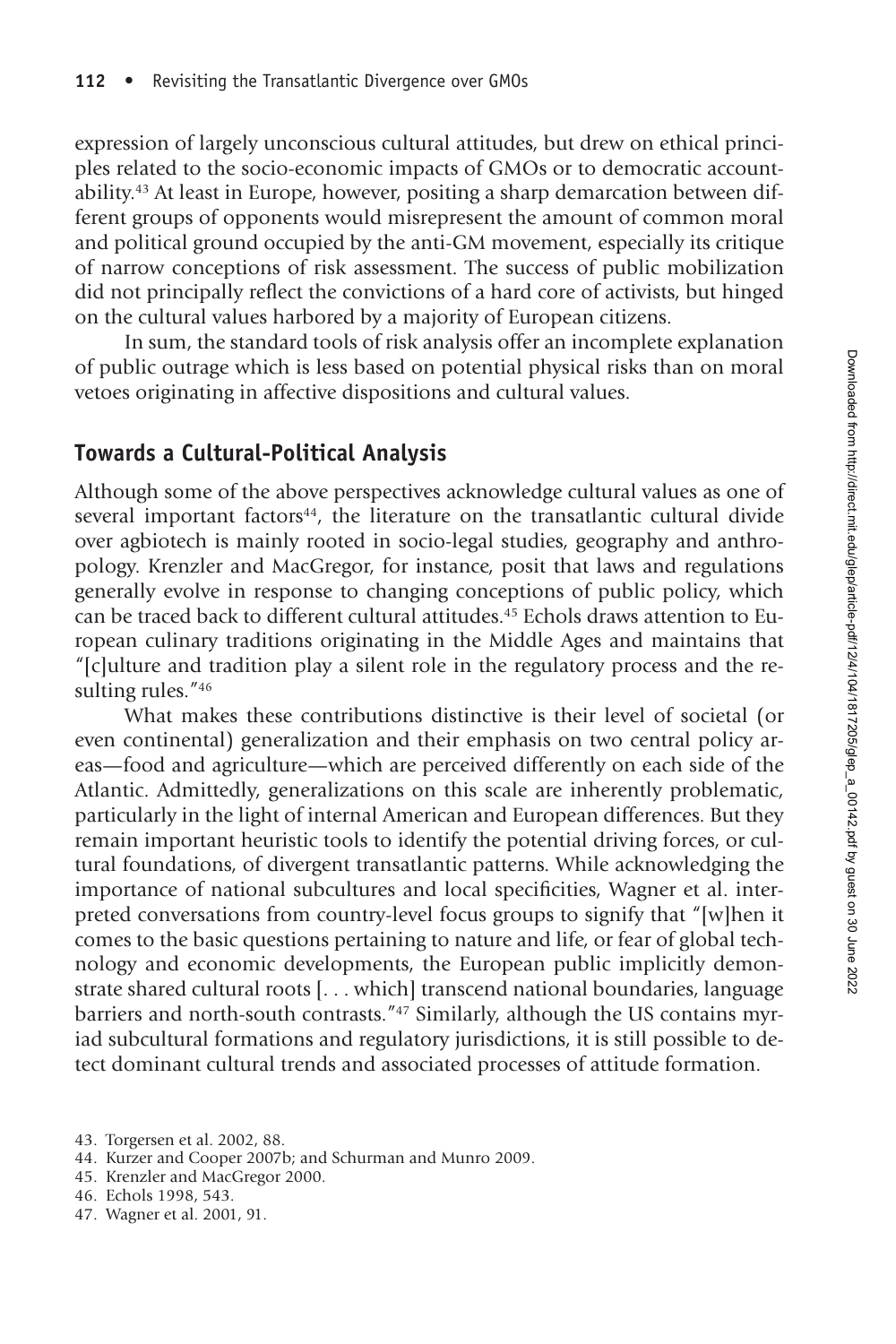#### *Agriculture and Food Cultures*

In European countries, agriculture is generally regarded as an integral part of the environment and the "middle landscape" where human activities and natural processes must coexist. With its associated livelihoods, landscapes, and practices of food production, agriculture is a principal illustration not only of considerable mixture and overlap in land use patterns, $48$  but also of accompanying strong "ideological... linkages between rural and urban."49 The pressures of national and global economic competition have further increased the appeal of traditional agricultural landscapes. Such feelings are most acute in countries where the consequences of agricultural modernization have only grudgingly been tolerated. For instance, for many decades,

in memoirs, films, novels, newspaper articles, academic conferences, and countless town meetings, the French made it clear that they perceived the disappearance of the old rural world not just as an economic or demographic challenge, but as a spiritual loss, a deep wound in the tissue of their civilization.50

Because most European societies—geographically and psychologically—continue to emulate the agrarian nations they once embodied, they may be contrasted with a more utilitarian US context.

Thompson thus recounts the story of how the Jeffersonian ideal of the small-holding and fiercely independent yeoman farmer first appeared to flourish with the expanding American frontier and was then smothered by an alliance of industrialist and progressive forces, united in a utilitarian embrace of technology and productivity.<sup>51</sup> With the exception of certain regions—especially on the East Coast—most American farmland is sharply demarcated from the surrounding industrial estates, suburban housing developments, and spaces of wilderness. Neither regulators nor the public perceive strong positive externalities from agriculture. If a broadly accepted public good is at stake here, it is the production of low-cost food products for the nation. When asked about rural amenities, most US respondents do not reveal a commitment to cultivated, cultural landscapes. And due to a largely productivist farm lobby, outliers with almost "European" preferences—such as the state of Vermont and certain areas of California—generally have little success in obtaining federal subsidies for conservation or alternative farming methods.<sup>52</sup>

A relative transatlantic divergence can also be discerned with regard to food. Historically, the significance of food products and dishes has not only been tied to their life-giving properties, but also corresponds to inherent human practices of "meaning-making." However, the trend towards modernization

52. Baylis et al. 2008.

<sup>48.</sup> Peters et al. 2007, 200.

<sup>49.</sup> Herrick 2005, 291.

<sup>50.</sup> Bess 2003, 40.

<sup>51.</sup> Thompson 2001.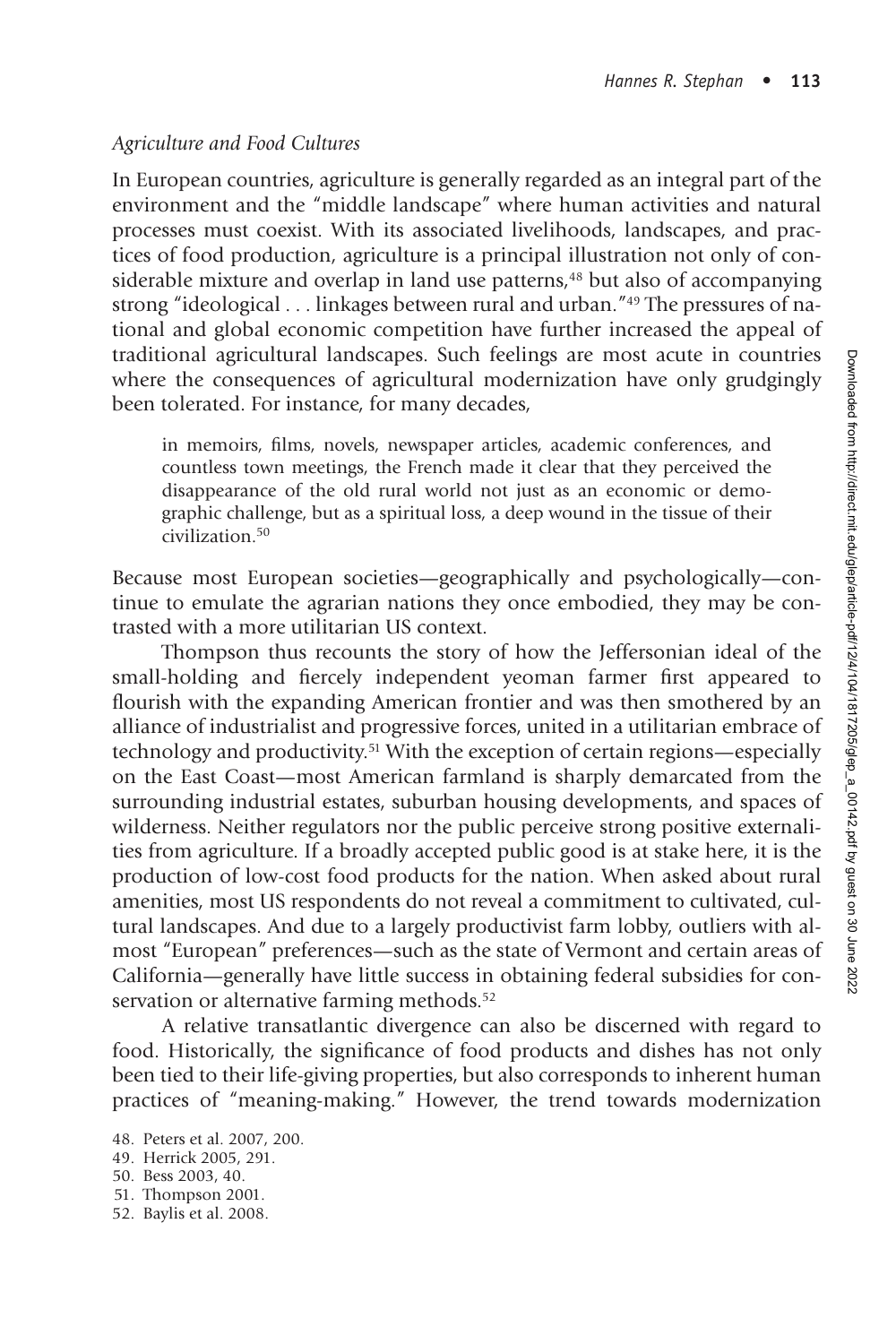through standardization and globalization clashes with the cultural associations of food. By reducing or even eliminating its propensity to carry connotations of social distinction, religious symbolism, cultural belonging and identity, processes of modernization risk triggering a backlash. In many European regions, GM foods are thus often understood as a radicalization of the industrial production process, alluding to efficiency, industrialization, and homogenization. Food cultures frequently represent an essential component of protest against the industrialization of food—and of support for natural products and the return to more traditional culinary roots.<sup>53</sup>

For example, the fusion of food and national identity has attained such a degree in Italy that unwanted innovations (such as GM food) are regarded as alien and "un-Italian." Besides posing a threat to artisanal production methods and the reputation of Italian products, "[o]ne widespread feeling is that Italians do not need to have the genes of the Mediterranean diet mixed in the laboratory with those of arctic fish."<sup>54</sup> Even in the strongholds of convenience food, such as Britain,

there is a fast-growing "slow food" movement; after decades of legal adulteration of food, there is now a burgeoning market for natural foods; after decades of enticing consumers to eat world cuisines, there is now a countermove to return to localism, regional foods and real cooking.<sup>55</sup>

The growing interest in the provenance of food and the proliferation of labels and trademarks reflects the rediscovery of "local notions of taste."<sup>56</sup>

American food culture shows commonalities with some European countries—especially regarding food safety, nutrition, and price—but its modern evolution distinguishes it from the traditionalist culinary preferences that remain influential in many European societies.<sup>57</sup> The nationalization of American cuisine during the twentieth century did not raise the standards or glorify authentic ingredients as cultural heritage. Instead, it ushered in the "mass market of industrial cuisine<sup>"58</sup> whose utilitarian motives are complemented by symbolic associations and images of pleasure. Food advertisement campaigns carry a host of implicit signals about health, vitality and beauty. And these are embedded in a framework of basic American cultural themes: capitalism, industrialism, democracy, pluralism, individualism, leisure, and youthfulness.59

However, a burgeoning local food movement is now making inroads into a largely homogenized food system. A coalition of consumer and justiceoriented organizations is attempting to build a broader national consensus around local and regional food systems. It has managed to establish numerous

- 54. Sassatelli and Scott 2001, 227.
- 55. Lang and Heasman 2004, 189.
- 56. Morgan et al. 2006, 13.
- 57. Knowlton 2007.
- 58. Pilcher 2006, 53.
- 59. Jerome 1977.

<sup>53.</sup> Murdoch and Miele 1999, 466.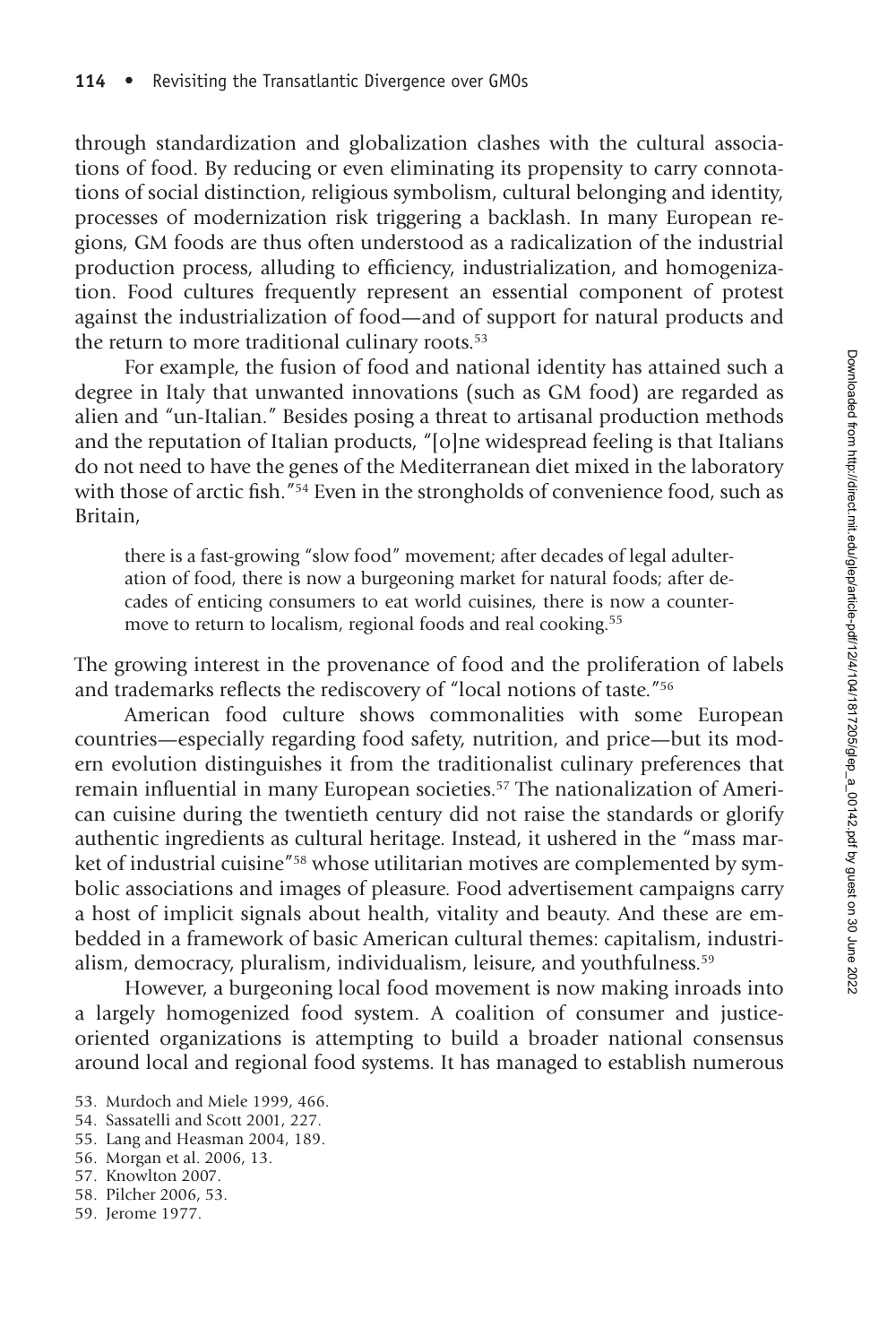farm-to-school/college programs and helped to double the number of "official" farmers' markets to 7,175 by 2008.<sup>60</sup> The demonstration of "culinary capital" through detailed knowledge of quality food products and dishes is also becoming increasingly desirable in some sections of society.61 Nevertheless, increasing attention to the provenance of food may turn out not to be as intensely associated with images of tradition and/or nature as in Europe. The appeal of *local* food may sometimes be fruitfully combined with the potential utilitarian benefits of GM crops.<sup>62</sup>

### *The Cultural Politics of Agbiotech*

Naturally, these cultural contexts do not directly *cause* specific outcomes, but they are highly influential in shaping the degree of public support for GMOs by offering particular cultural-political opportunities and foreclosing certain alternatives. Thus, by restructuring economic commodity chains, a high level of public outrage in Europe has greatly contributed to the observed regulatory stringency. But how should the overall significance of cultural factors for the politics of agbiotech be assessed?

The answer depends on how culture is conceptualized. Theorists emphasizing the autonomy of political factors or the creative power of discourses hold that public attitudes towards agbiotech are socially constructed, insofar as they correspond to various framings of the issue. Montpetit and Rouillard maintain that "culture should not be reduced to public attitudes measured by opinion surveys or to essential values" because it is "dynamic and always contested."63 The cultural context might thus be harnessed by what Clapp and Fuchs describe as "discursive power"—the process of "constituting and framing policies, actors, and broader societal norms and ideas" by playing on perceptions of trust and legitimacy.<sup>64</sup>

As the previous section argued, however, agri-food traditions in the US and European countries are not so contradictory to be wholly *discursively* malleable because they are rooted in historically constituted values and practices. And, in the European case, they are often linked to powerful national and regional identities. A cultural analysis of anti-biotech mobilization goes beyond a discursive approach because it examines the deeper reasons behind the success or failure of particular narratives. Discourses are successful in mobilizing citizens when they resonate with *pre-existing* cultural values and identities.<sup>65</sup>

The structural, constitutive quality of cultural context means that the ob-

<sup>60.</sup> Holt-Giménez and Patel 2009, 165ff. For the 2011 figure, see "Farmers Markets and Local Food Marketing," at: http://www.ams.usda.gov/AMSv1.0/FARMERSMARKETS, accessd 30 July 2012.

<sup>61.</sup> Smith 2009, 273.

<sup>62.</sup> Novotorova and Mazzocco 2008.

<sup>63.</sup> Montpetit and Rouillard 2008, 927.

<sup>64.</sup> Clapp and Fuchs 2009, 10f.

<sup>65.</sup> O'Mahony and Skillington 1999, 112; and Holt-Giménez and Patel 2009, 169.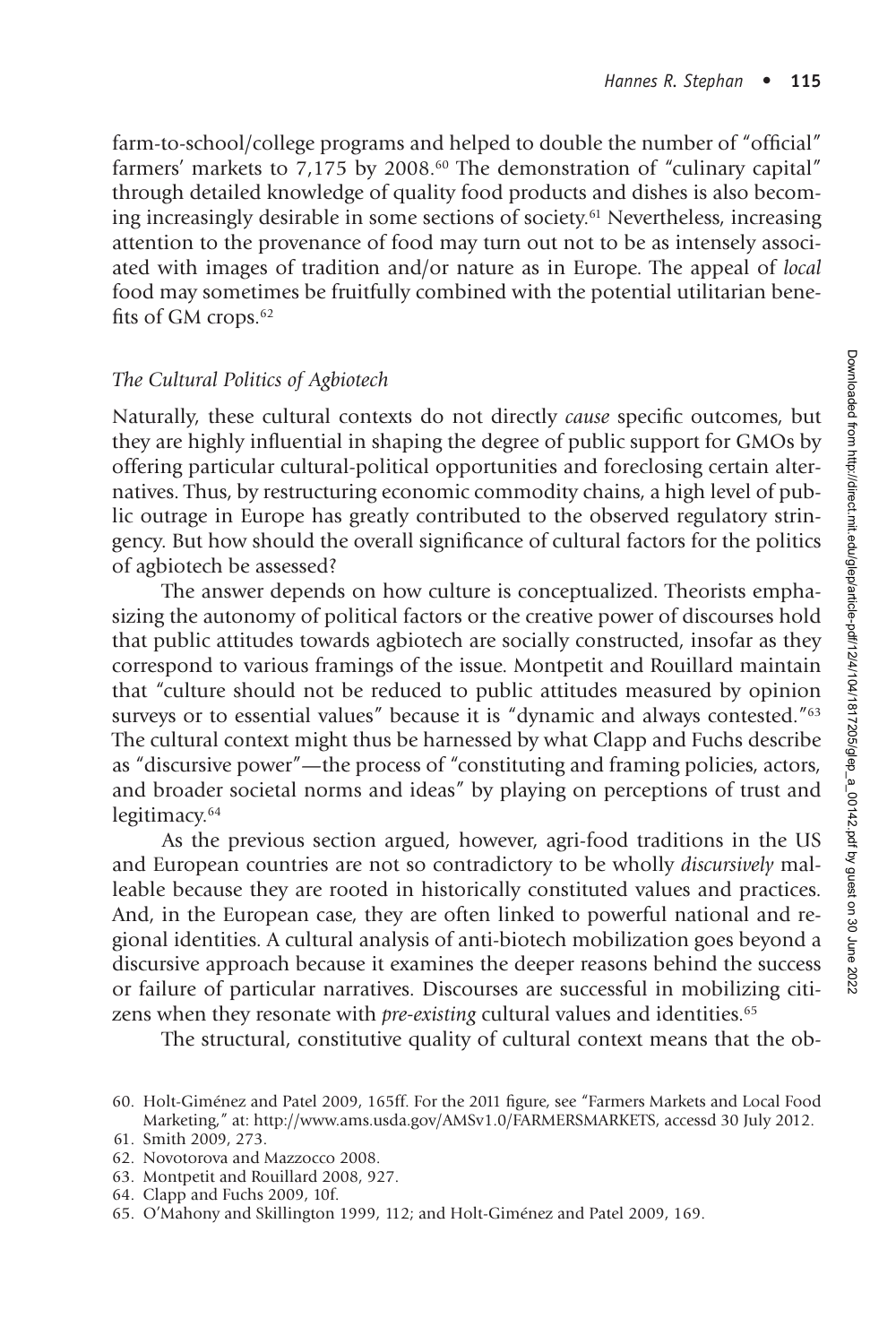jectives of political actors are neither freely conceived nor do they perfectly mirror those of rational agents. Even political elites cannot be regarded as existing entirely apart from their cultural context(s), although, in the longer term, determined actors can help transform this background through reflexive action, thus leading to social learning and solidifying new cultural values that will one day be perceived as constitutive "common sense." Yet, in the short term, a prevailing cultural context is a considerable constraint on goal-oriented political actors.

Many biotechnology companies have been acutely conscious of the different cultural contexts defining their markets. The British company Zeneca Seeds thus carefully selected its first product (American GM tomato puree) in 1996 for entry into the European market, provided clear labeling, and was rewarded with initial success. Shortly afterwards, however, it watched powerlessly when the USbased Monsanto corporation crossed the Atlantic and refused to label its shipments of GM soybeans. Monsanto tried to respond to mounting criticism, but its advertising campaign was badly timed and ill-conceived. The discursive power it intended to project backfired and fuelled the growing public debate.

It is equally important to emphasize that European NGOs have not *created* the broader societal skepticism towards agbiotech. Instead, they have acted as "opportunistic actors piggy-backing on pre-existing negative public perceptions of agri-biotechnology."66 In Europe, numerous social movements and NGO coalitions operate at local, national and supranational levels of policy-making and present a variety of carefully tailored campaign messages. While health and environmental risks are a core staple of the campaign—boosting the movement's scientific and political legitimacy—evocative rhetorical devices have equally flourished, ranging from Britain's Prince Charles' defense of nature as the realm of God to criticism of "aggressive" American capitalism (regarding Monsanto) and savvy combinations of environmental and moral discourse, such as "genetic pollution," "contamination," and "Frankenfoods."67 These non-utilitarian, often openly moralistic discourses resonated with European publics in a way that cannot be attributed solely to regulatory crises and issues of trust.

The structural role of agricultural traditions and food cultures as symbolic (and material) amplifiers of national cultural identities was a major *catalytic* influence. For instance, agbiotech's closeness to the practices of industrial agriculture provoked the ire of conservationists in Britain. "This type of genetic modification," English Nature, a major UK government agency, wrote in 1999, "will make farming even more intensive and is undesirable in the British countryside where farming and wildlife must co-exist."68 Agbiotech was also depicted as a threat to artisanal farmers whose plight had long preoccupied the public's consciousness. Agricultural and food traditions are inextricably connected in some European regions, making it relatively easy for small farm-

<sup>66.</sup> Bernauer 2003, 69.

<sup>67.</sup> Schurman and Munro 2009.

<sup>68.</sup> Lang and Heasman 2004, 181.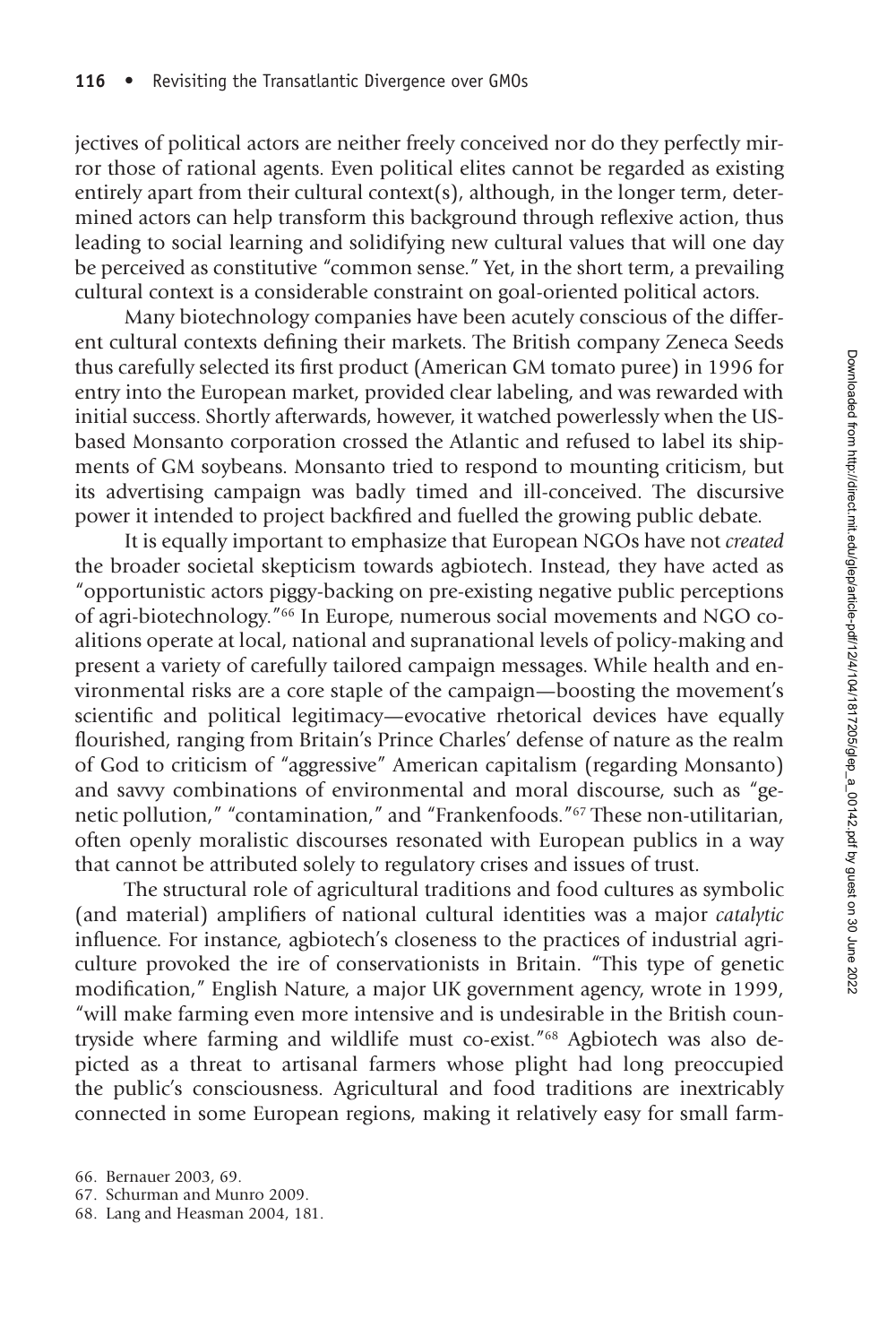ers' organizations—such as *Confédération Paysanne* in France or *Coldiretti* in Italy—to build alliances with consumer and environmental groups. Evoking the agro-food "patrimony" of their nations, activists rhetorically linked GM foods and crops to the decline of family farms and the spread of low-quality "fast" food  $69$ 

Of course, these cultural dynamics do not apply to all European societies to the same degree. While similar themes and campaigning coalitions emerged in many countries (such as Greece, Cyprus, Malta, Austria, Germany, Luxemburg, Ireland, Slovenia, Poland, the Baltic states, Hungary, Bulgaria), there is no convincing explanatory framework to account for subdued public awareness and debate in a number of countries with strong traditional food cultures (e.g., Portugal, Spain) or burgeoning organic agricultural sectors (e.g., Sweden, Denmark, Finland). Moreover, public opinion trends do not always correlate with the voting patterns of national governments at the European level, $70$  indicating a degree of political autonomy—at least from *latent* public opposition.

The available literature indicates that agbiotech has not yet been politicized in countries like Portugal and Spain, but surveys also show that public support has gradually diminished. Public debate has equally begun to intensify in the Nordic countries where, until relatively recently, GM crops had virtually been absent from the marketplace. Finally, perhaps the clearest outlier among European countries is the Netherlands where, although public support remains modest, the socio-economic imprint of a strong biotech sector and exportoriented agribusiness is not counterbalanced by a traditionalist food culture. Here, as well as in hitherto GM-skeptical Britain, claims about economic competitiveness and environmental sustainability, as well as ethical arguments about global food supplies, are increasingly influential.<sup>71</sup>

In the US, spearheaded by a broad coalition of NGOs, the anti-GM movement emphasized socio-economic arguments about the corporate take-over of the food chain and the risks posed to small and organic farmers. But the central message aimed at fomenting a consumer revolt and concentrated on the potential utilitarian risks for human health and the environment.72 The coalition's demands included more stringent evaluations of potential adverse impacts and the mandatory labeling of GMOs. These demands seem decidedly modest, but one should not underestimate the structural significance of a comprehensive labeling system (or even voluntary non-GM labels) in unleashing "consumer sovereignty" and potentially forcing segregated supply chains for GM and non-GM crops.73 Here, both material forms of pro-GM power and discursive strategies "normalizing" agbiotech products have been important.

Despite failing to fundamentally reform the US regulatory framework,

<sup>69.</sup> Kurzer and Cooper 2007a.

<sup>70.</sup> Kurzer and Cooper 2007b.

<sup>71.</sup> Kurzer and Cooper 2007b; Consumerchoice 2008; and Gaskell et al. 2010, 40.

<sup>72.</sup> Reisner 2001.

<sup>73.</sup> Smythe 2009.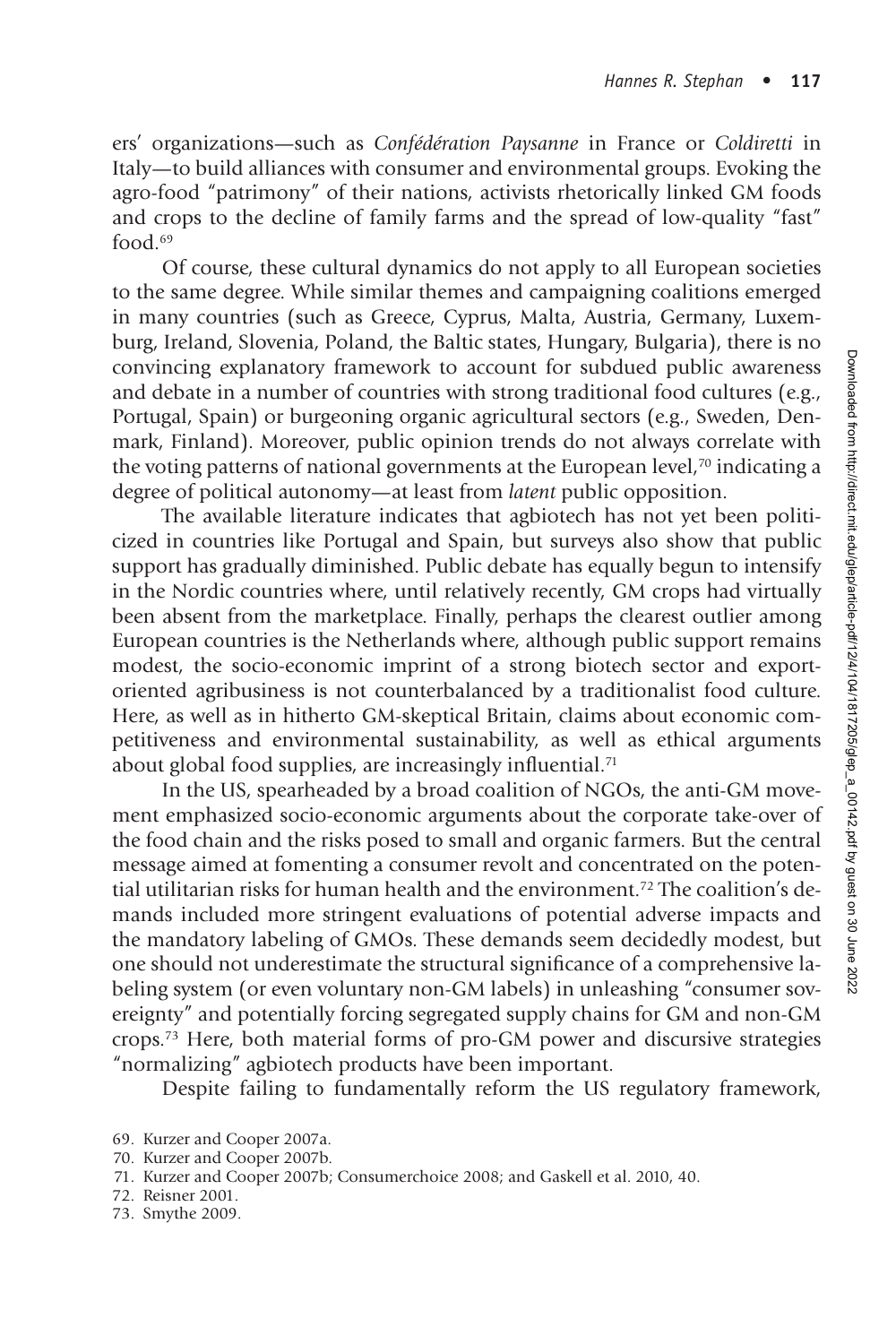campaigners did score some limited victories. The new organic food labels established in 2002 allowed for an implicit certification of GM-free food, and the FDA issued more stringent guidance on pre-market food safety evaluations in 2004. A flurry of court cases and bills in state legislatures yielded a patchwork of rudimentary segregation and labeling laws.74 A small number of states from New England have acted as frontrunners, with Maine allowing voluntary labeling of GM-free products and Vermont passing legislation on mandatory GM seed labels. But Vermont's governor vetoed a strict liability law that could have made coexistence of non-GM and GM crops impractical. Besides the strong position of organic farming in New England, "European-style" landscapes and farming systems have clearly fostered an unusually strong "cultural identification" with food and agriculture.75 Elsewhere—for instance in California, Arkansas, and Missouri—economic motives have taken center stage, inducing state legislators to preempt the cultivation of GM rice in order to reassure valuable exports markets in Asia.

These developments notwithstanding, a turning point has not been reached in the US. Efforts are continuing, but the generally tenuous connections between food and agriculture, on the one hand, and national or regional identities on the other, constitute an important element of an overall explanation. Moreover, cautious support for GM technology has a long history in the US environmental movement.76 Together with well-established mainstream NGOs focusing on the protection of wilderness, the great majority of Americans do not venerate agricultural landscapes, but national parks which represent "a powerful cultural statement fusing notions of nature and nation."77 Regarding American food culture, even critiques do not refer to convenience food as being in some way "un-American."

In sum, cultural-political dynamics will continue to shape American and European agbiotech regulations. Although both pragmatic regulatory change and a longer-term cultural evolution cannot be ruled out, the cultural factors reviewed here will likely remain essential for understanding regulatory stability and transformation.

# **Conclusion**

This article has made the case for embedding existing perspectives on the evolution of US and European agbiotech regulation in a broader cultural-political account which privileges contextual over agent-centric analysis. By pursuing a constructivist perspective and by highlighting the *catalytic* potential of culturalpolitical opportunities, the article aims to shed light on the deeper sources of

- 76. Toke 2004, 16.
- 77. Beinart and Coates 1995, 90.

<sup>74.</sup> Kollman and Prakash 2007, 109ff.

<sup>75.</sup> Tokar 2009.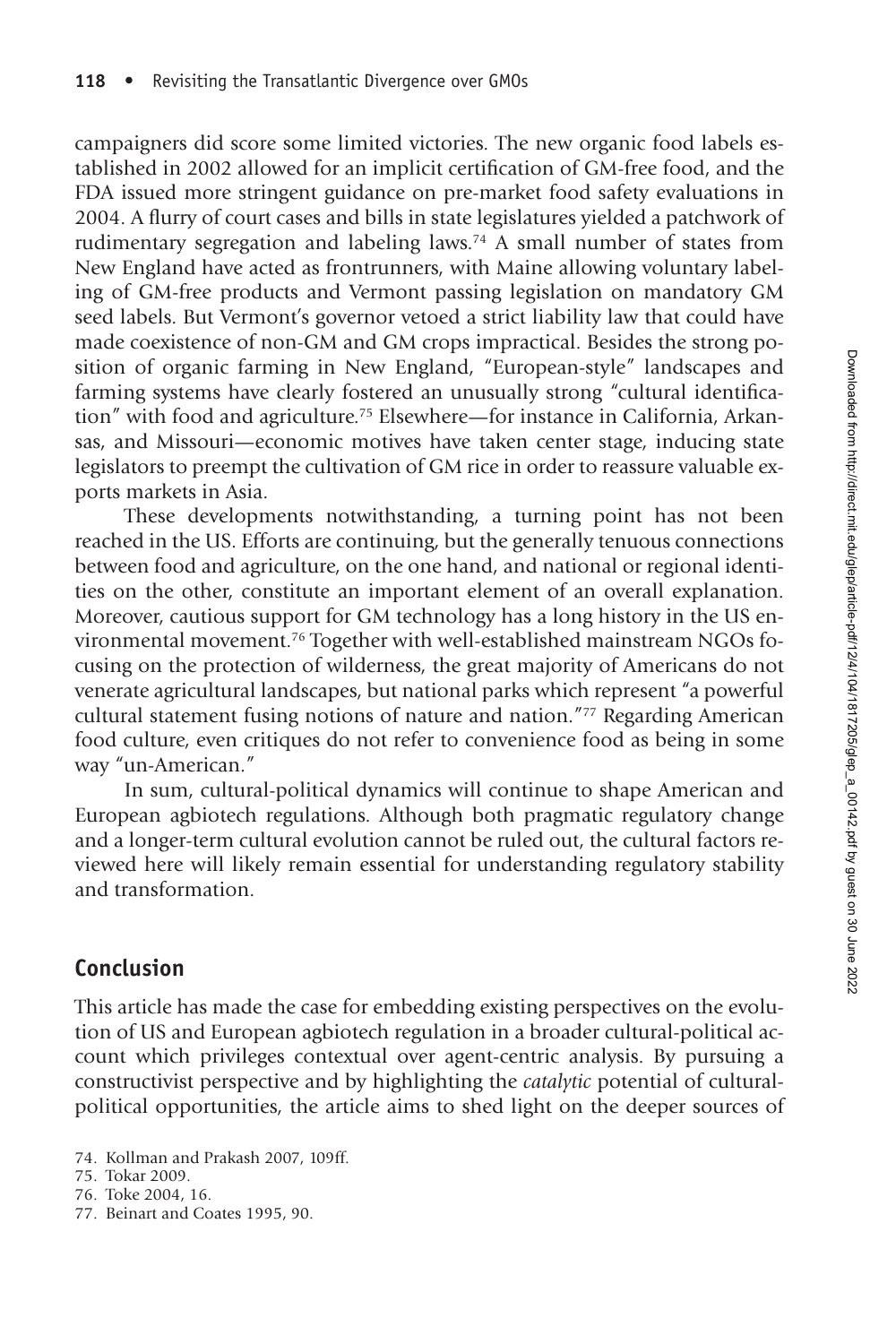regulatory systems and, by extension, on the persistence of the transatlantic divide. Nonetheless, existing perspectives on regulatory politics constitute an essential element of an overall explanation. Political economy approaches identify public opinion, political mobilization, short-term interests, and the structure of commodity chains as critical elements, but they tend to rely on rational choice and conventional risk analysis to explain the nature of political opposition. Institutionalists draw attention to the entrenchment of organizing principles or regulatory traditions and focus on policy windows and related opportunities.

However, neither approach adequately explains why Europeans' concerns about agbiotech were tangible well before the years of controversy and have not significantly abated since then—or why GM foods and crops have become a "sounding board"78 for a host of issues ranging from the fear of globalization and dilution of national identities to the defense of integrated "agri-cultural" landscapes and food cultures. This broader cultural context—often neglected because it cannot be easily defined or measured—must be considered because the public often relies upon pre-existing moral values and cultural identities to make sense of GM technology.79

Nor is there strong evidence that Europeans' perceptions were successfully fashioned or imposed by political elites or corporate actors. Certainly, cultural values and national identities are constantly being reproduced through state institutions and the media. Most of these efforts, such as Italy's state-sponsored food education program—entitled "Culture that Feeds"80—have traditionalist objectives that aim to preserve particular societal perceptions of food and agriculture. In most European societies, rather than undergoing radical discursive change, it appears as if traditional conceptions of cultural identity, "naturalness," and moral worldviews have largely endured. In the language of constructivism, as O'Mahony and Skillington have phrased it, "innovations in the social construction of reality are never so transformative as to be culturally unrecognisable... discourse formations do not so much complement wider systems of cultural or political belief as respond to them in a creative manner."81

An exploration of cultural contexts also helps to illuminate why in the US, despite some potential regulatory crises, the tailored message of environmental and health risks was insufficient to create widespread public outrage, except for a small number of states and regions. Most Americans privilege low price and convenience over paying heed to potential, albeit fundamentally uncertain, risks. US regulators, backed by influential corporate actors from the Food Chain Network, will arguably continue on the path of technological innovation unless substantial, new risks are uncovered.

- 80. Morgan et al. 2006, 197.
- 81. O'Mahony and Skillington 1999, 101.

<sup>78.</sup> Torgersen et al. 2002, 23.

<sup>79.</sup> See Schurman and Munro (2009) for an example of a growing literature on "cultural political economy."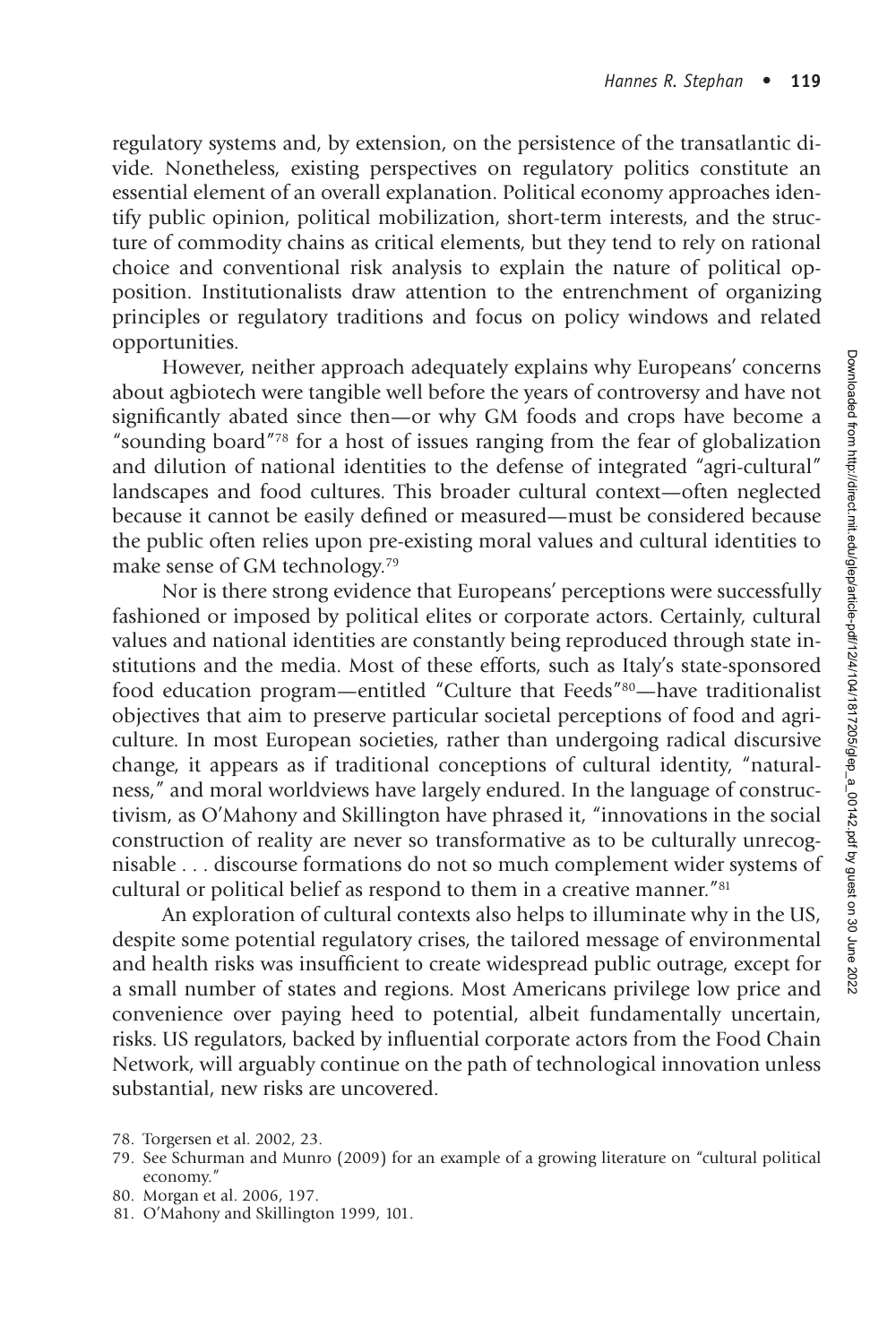European NGOs, by contrast, were capable of mobilizing large sections of European societies by adding moral discourses to the customary stock of (utilitarian) risk-based arguments. Evidently, these campaigns played out differently in each country. Further research on intra-European differences would have to examine both national cultural contexts and pluralist interest politics to construct a more fine-grained framework for understanding public perceptions of and governments' positions on agbiotech. Such insights would be especially important at a time when the EU's carefully designed supranational system of scientific advice and political regulation may be entering another reformist phase. In the summer of 2009, a group of eleven member states proposed the partial renationalization of agbiotech policy-making in order to enable individual countries to legally uphold national bans, even if based on ethical or cultural grounds.82 By July 2011, the European Parliament had produced a list of environmental and socio-economic criteria to ensure a firmer legal footing for national bans. Several member states—such as France, Germany, Britain, Belgium, and Spain—have so far rejected the entire regulatory enterprise. But if this initiative were to succeed, civil society mobilization and the proliferation of GM-free regions may induce some countries to either institute explicit bans on GM varieties or further strengthen their national coexistence regulations to discourage the planting of GM crops, for instance by imposing stiff penalties for even inadvertent contamination of non-GM fields. A small number of pro-GM governments might, in turn, hope to desensitize consumers by allowing the cultivation of GM varieties under lax coexistence legislation, thus undercutting the very notion of non-GM crops and products. However, it remains uncertain whether these countervailing trends would enable GM crops to be planted more widely and GM foods to be stocked by supermarkets alongside non-GM alternatives.

While European consumers may also be susceptible to a logic of utilitarian benefits<sup>83</sup>—such as lower prices, environmental or health advantages—the cultural values and identities associated with food and agriculture mean that Europeans' cognitive threshold is higher than that of US consumers. As agbiotech supporters have begun to frame their innovations in ethical terms for instance in relation to alleviating world hunger or resilience to climate change—they may succeed in engaging European societies more positively. This adapted message will not resonate at the same deep level of cultural identity, but it may re-brand agbiotech as an essential element of humanistic "progress." Without a strong (ethical or utilitarian) rationale for agbiotech products, the culturally motivated veto of many European citizens is unlikely to weaken substantially.

<sup>82.</sup> This group included ten GM-skeptical nations (Austria, Bulgaria, Cyprus, Greece, Hungary, Ireland, Latvia, Lithuania, Malta, Slovenia) and the pro-GM Netherlands.

<sup>83.</sup> Gaskell et al. 2004.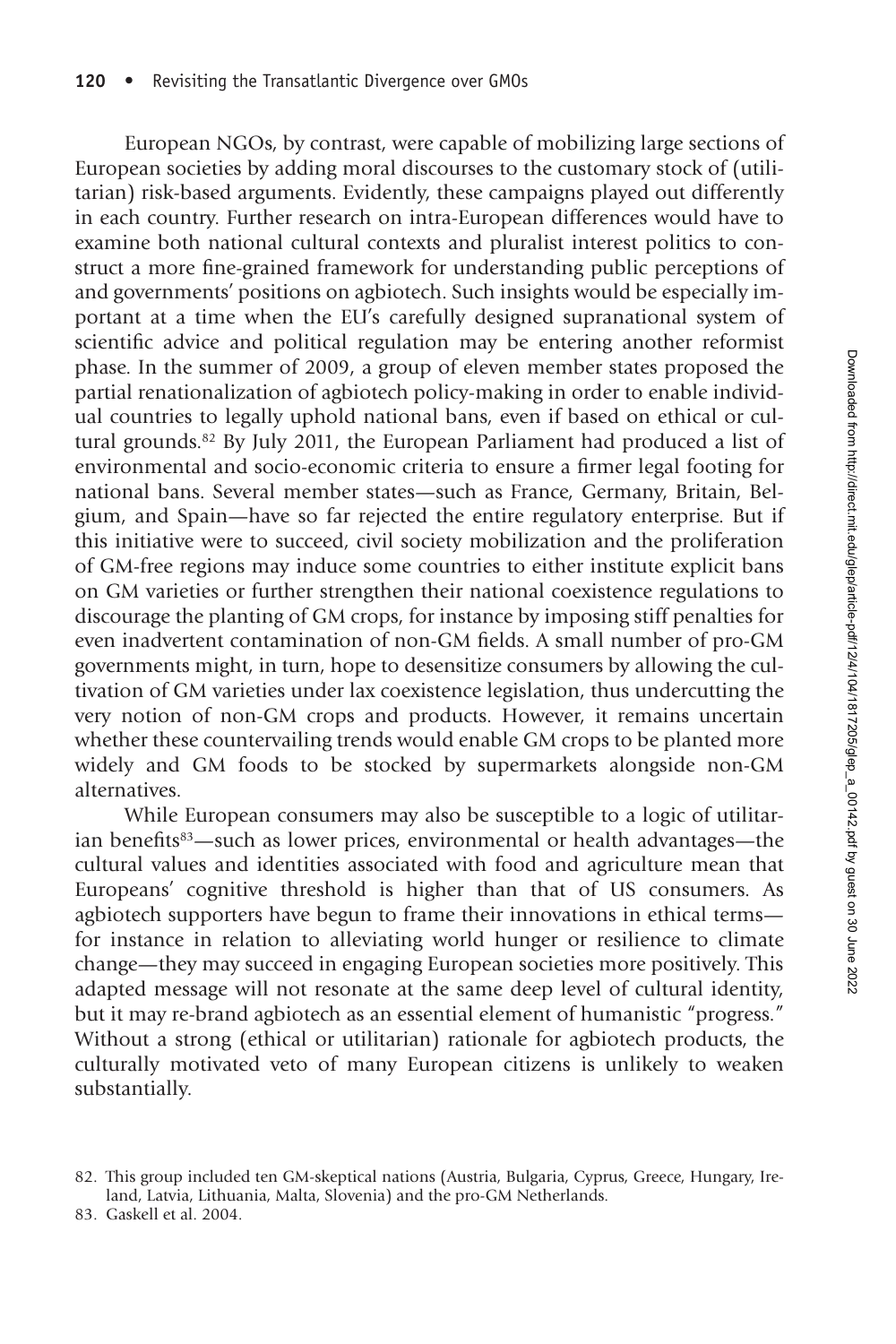# **References**

- Ansell, Christopher and David Vogel. 2006. The Contested Governance of European Food Safety Regulation. In *What's the Beef? The Contested Governance of European Food Safety,* edited by Christopher Ansell and David Vogel, 3–32. Cambridge, MA: MIT Press.
- Bauer, Martin W., John Durant and George Gaskell. 1997. Europe Ambivalent on Biotechnology. *Nature* 387 (6636): 845–847.
- Baylis, Kathy, Stephen Peplow, Gordon Rausser, et al. 2008. Agri-environmental Policies in the EU and United States: A Comparison. *Ecological Economics* 65 (4): 753–764.
- Beinart, William and Peter Coates. 1995. *Environment and History: The Taming of Nature in the USA and South Africa.* London: Routledge.
- Bernauer, Thomas. 2003. Genes, Trade, and Regulation: The Seeds of Conflict in Food Biotech*nology.* Princeton: Princeton University Press.
- Bess, Michael. 2003. *The Light-Green Society: Ecology and Technological Modernity in France, 1960–2000.* Chicago: University of Chicago Press.
- Clapp, Jennifer and Doris Fuchs. 2009. Agrifood Corporations, Global Governance, and Sustainability: A Framework for Analysis. In *Corporate Power in Global Agrifood Governance,* edited by Jennifer Clapp and Doris Fuchs, 1–25. Cambridge, MA: MIT Press.
- Consumerchoice. 2008. *Do European Consumers Buy GM Foods?* European Commission: Framework 6. Available at http://www.kcl.ac.uk/consumerchoice, accessed 28 June, 2011.
- Earle, Timothy C. and George T. Cvetkovich. 1995. *Social Trust: Toward a Cosmopolitan Society.* Westport: Praeger.
- Echols, Marsha A. 1998. Food Safety Regulation in the European Union and the United States: Different Cultures, Different Laws. *Columbia Journal of European Law* 4 (3): 525–543.
- European Commission. 2010. *A Decade of EU-funded GMO Research (2001–2010).* Brussels: Directorate-General for Research and Innovation.
- Falkner, Robert. 2009. The Troubled Birth of the 'Biotech Century': Global Corporate Power and Its Limits. In *Corporate Power in Global Agrifood Governance,* edited by Jennifer Clapp and Doris Fuchs, 225–251. Cambridge, MA: MIT Press.
- Ganière, Pierre, Wen S. Chern and David Hahn. 2006. A Continuum of Consumer Attitudes Toward Genetically Modified Foods in the United States. *Journal of Agricultural Resource Economics* 31 (1): 129–149.
- Gaskell, George, Agnes Allansdottir, Nick Allum, et al. 2006. *Europeans and Biotechnology in 2005: Patterns and Trends.* Report to the European Commission's Directorate-General for Research.
- Gaskell, George, Nick Allum, Wolfgang Wagner, et al. 2004. GM Foods and the Misperception of Risk Perception. *Risk Analysis* 24 (1): 185–194.
- Gaskell, George, Sally Stares, Agnes Allansdottir, et al. 2010. *Europeans and Biotechnology in 2010: Winds of Change.* Report to the European Commission's Directorate-General for Research.
- Geertz, Clifford. 1993 [1973]. *The Interpretation of Cultures: Selected Essays.* New York: Basic Books.
- Graff, Gregory D., Gal Hochman and David Zilberman. 2009. The Political Economy of Agricultural Biotechnology Policies. *AgBioForum* 12 (1): 34–46.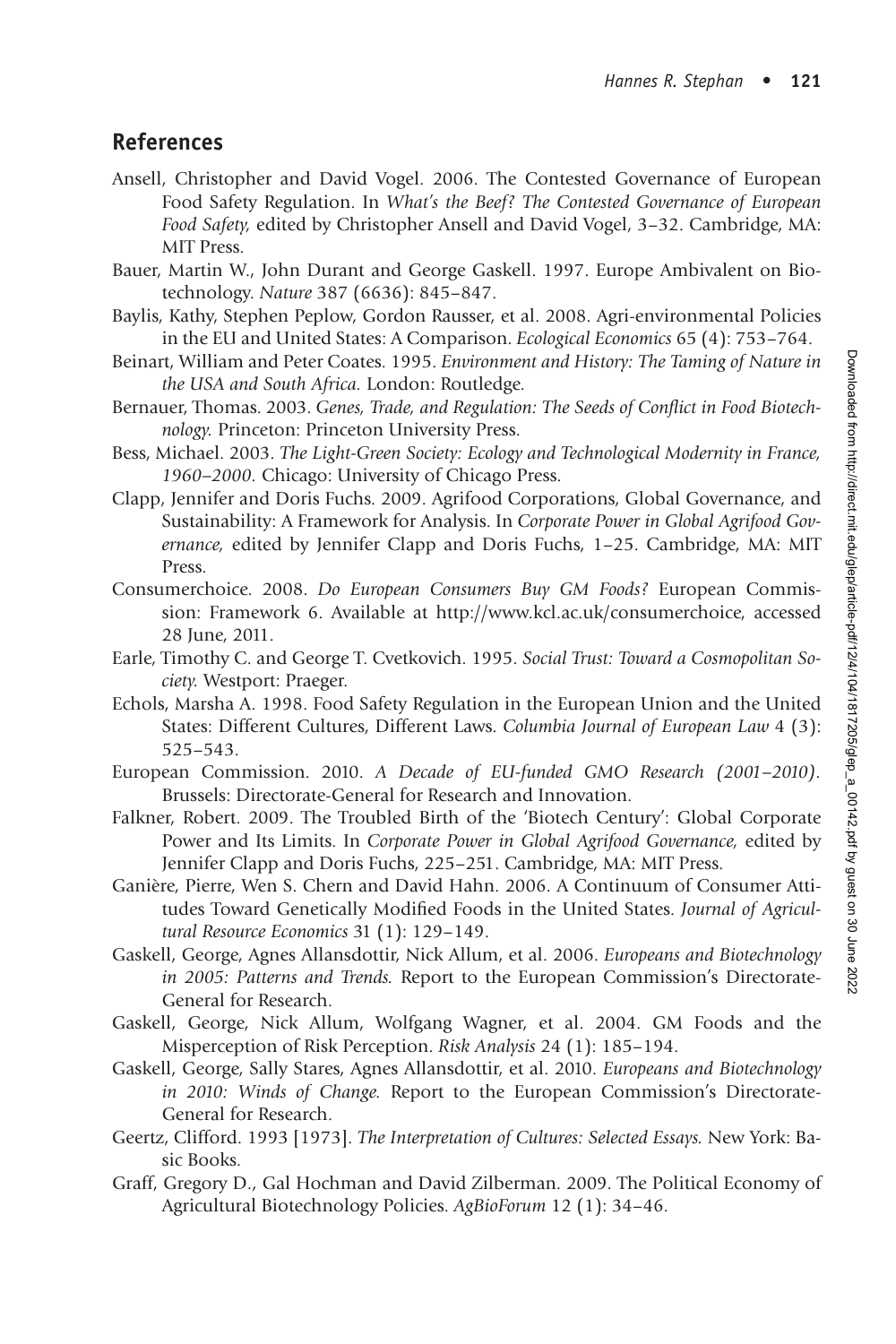- Herrick, Clare B. 2005. 'Cultures of GM': Discourses of Risk and Labelling of GMOs in the UK and the EU. *Area* 37 (3): 286–294.
- Herring, Ronald J. 2008. Opposition to Transgenic Technologies: Ideology, Interests and Collective Action Frames. *Nature Reviews Genetics* 9 (6): 458–463.
- Holt-Giménez, Eric and Raj Patel. 2009. *Food Rebellions! Crisis and the Hunger for Justice.* Cape Town: Pambazuka Press.
- International Food Information Council (IFIC). 2010. *2010 'Consumer Perceptions of Food Biotechnology' Survey.* Available at http://www.foodinsight.org/Content/3843/Final \_Executive%20Summary%20Food%20Tech%20Report\_Website%20version\_7– 7–10.pdf, accessed 28 June 2011.
- International Service for the Acquisition of Agri-Biotech Applications (ISAAA). 2010. *Global Status of Commercialized Biotech/GM Crops: 2010.* ISAAA Brief 42–2010.
- Jasanoff, Sheila. 2005. *Designs on Nature: Science and Democracy in Europe and the United States.* Princeton: Princeton University Press.
- Jerome, N. W. 1977. Taste Experience and the Development of a Dietary Preference for Sweet in Humans: Ethnic and Cultural Variations in Early Taste Experience. In *Taste and Development,* edited by J. M. Weiffenbach, 235–248. Washington, DC: U.S. Government.
- Knowlton, Laura. 2007. Reading American Fat in France: Obesity and Food Culture. *European Journal of American Studies* [Online] (2). Available at http://ejas.revues.org/ document1363.html, accessed 28 June 2011.
- Kollman, Kelly L. and Aseem Prakash. 2007. Biopolitics in the US: An Assessment. In *The* International Politics of Genetically Modified Food: Diplomacy, Trade and Law, edited by Robert Falkner, 103–117. Houndmills: Palgrave.
- Krenzler, Horst G. and Anne MacGregor. 2000. GM Food: The Next Major Transatlantic Trade War? *European Foreign Affairs Review* 5: 287–316.
- Kurzer, Paulette and Alice Cooper. 2007a. Consumer Activism, EU Institutions and Global Markets: The Struggle over Biotech Foods. *Journal of Public Policy* 27 (2): 103–128.
- Kurzer, Paulette and Alice Cooper. 2007b. What's for Dinner? European Farming and Food Traditions Confront American Biotechnology. *Comparative Political Studies* 40 (9): 1035–1058.
- Lang, Tim and Michael Heasman. 2004. *Food Wars: The Global Battle for Mouths, Minds and Markets.* London: Earthscan.
- Levidow, Les and Susan Carr. 2009. *GM Food on Trial: Testing European Democracy.* London: Routledge.
- Lieberman, Sarah and Tim Gray. 2008. The World Trade Organization's Report on the EU's Moratorium on Biotech Products: The Wisdom of the US Challenge to the EU in the WTO. *Global Environmental Politics* 8 (1): 33–52.
- Miller, Henry I. and Gregory Conko. 2004. *The Frankenfood Myth: How Protest and Politics Threaten the Biotech Revolution.* Westport: Praeger.
- Montpetit, Eric and Christian Rouillard. 2008. Culture and the Democratization of Risk Management: The Widening Biotechnology Gap Between France and Canada. *Administration & Society* 39 (8): 907–930.
- Morgan, Kevin, Terry Marsden and Jonathan Murdoch. 2006. *Worlds of Food: Place, Power and Provenance in the Food Chain.* Oxford: Oxford University Press.
- Murdoch, Jonathan and Mara Miele. 1999. 'Back to Nature': Changing 'Worlds of Production' in the Food Sector. *Sociologica Ruralis* 39 (4): 465–483.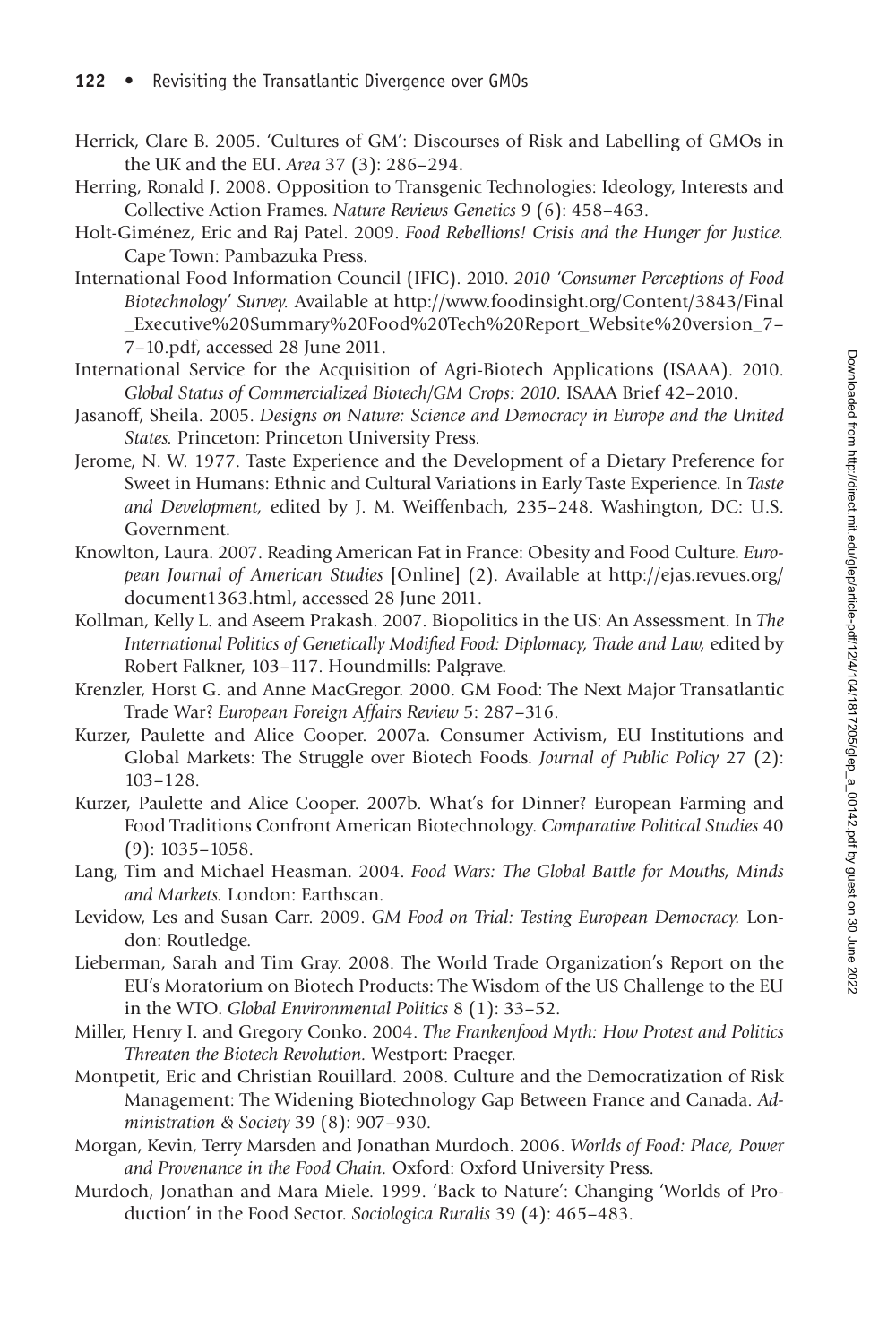- Murphy, Joseph and Les Levidow. 2006. Governing the Transatlantic Conflict Over Agricul*tural Biotechnology.* London: Routledge.
- Novotorova, Nadezhda K. and Michael A. Mazzocco. 2008. Consumer Preferences and Trade-Offs for Locally Grown and Genetically Modified Apples: A Conjoint Analysis Approach. *International Food and Agribusiness Management Review* 11 (4): 31–53.
- O'Mahony, Patrick and Tracey Skillington. 1999. Constructing Difference: Discourse Coalitions on Biotechnology in the Press. In *Nature, Risk and Responsibility: Discourses of Biotechnology,* edited by Patrick O'Mahony, 100–113. Houndmills: Macmillan.
- Pardo, Rafael and Felix Calvo. 2006. Are Europeans Really Antagonistic to Biotech? *Nature Biotechnology* 24 (4): 393–395.
- Peters, Hans P., John T. Lang, Magdalena Sawicka, et al. 2007. Culture and Technological Innovation: Impact of Institutional Trust and Appreciation of Nature on Attitudes Towards Food Biotechnology in the USA and Germany. *International Journal of Public Opinion Research* 19 (2): 191–220.
- Pilcher, Jeffrey. 2006. *Food in World History.* New York: Routledge.
- Pollack, Mark A. and Gregory C. Shaffer. 2009. *When Cooperation Fails: The International* Law and Politics of Genetically Modified Foods. Oxford: Oxford University Press.
- Poortinga, Wouter and Nick F. Pidgeon. 2005. Trust in Risk Regulation: Cause or Consequence of the Acceptability of GM Food. *Risk Analysis* 25 (1): 199–209.
- Priest, Susanna H. 2000. US Public Opinion Divided Over Biotechnology? *Nature Biotechnology* 18 (9): 939–942.
- Reisner, Ann E. 2001. Social Movement Organizations' Reactions to Genetic Engineering in Agriculture. *American Behavioral Scientist* 44 (8): 1389–1404.
- Rosendal, G. Kristin. 2005. Governing GMOs in the EU: A Deviant Case of Environmental Policy-making? *Global Environmental Politics* 5 (1): 82–104.
- Sassatelli, Roberta and Alan Scott. 2001. Novel Food, New Markets and Trust Regimes: Responses to the erosion of consumers' confidence in Austria, Italy and the UK. *European Societies* 3 (2): 213–244.
- Schurman, Rachel and William Munro. 2009. Targeting Capital: A Cultural Economy Approach to Understanding the Efficacy of Two Anti-Genetic Engineering Movements. *American Journal of Sociology* 115 (1): 155–202.
- Smith, Andrew F. 2009. *Eating History: 30 Turning Points in the Making of American Cuisine.* New York: Columbia University Press.
- Smythe, Elizabeth. 2009. In Whose Interests? Transparency and Accountability in the Global Governance of Food: Agribusiness, the Codex Alimentarius, and the World Trade Organization. In *Corporate Power in Global Agrifood Governance,* edited by Jennifer Clapp and Doris Fuchs, 93–123. Cambridge, MA: MIT Press.
- Thompson, Paul B. 2001. The Reshaping of Conventional Farming: A North American Perspective. *Journal of Agricultural and Environmental Ethics* 14 (2): 217–229.
- Tokar, Brian. 2009. Toward Food Sovereignty in Vermont and Northern New England. 19 May. Available at http://www.social-ecology.org/2009/05/toward-foodsovereignty-in-vermont-and-northern-new-england/, accessed 29 June 2011.
- Toke, Dave. 2004. *The Politics of GM Food: A Comparative Study of the UK, USA, and EU.* New York: Routledge.
- Torgersen, Helge, Jürgen Hampel and Marie-Louise von Bergmann-Winberg et al. 2002. Promise, Problems and Proxies: Twenty-Five Years of Debate and Regulation in Europe. In *Biotechnology: The Making of a Global Controversy,* edited by Martin W. Bauer and George Gaskell, 21–94. Cambridge: Cambridge University Press.